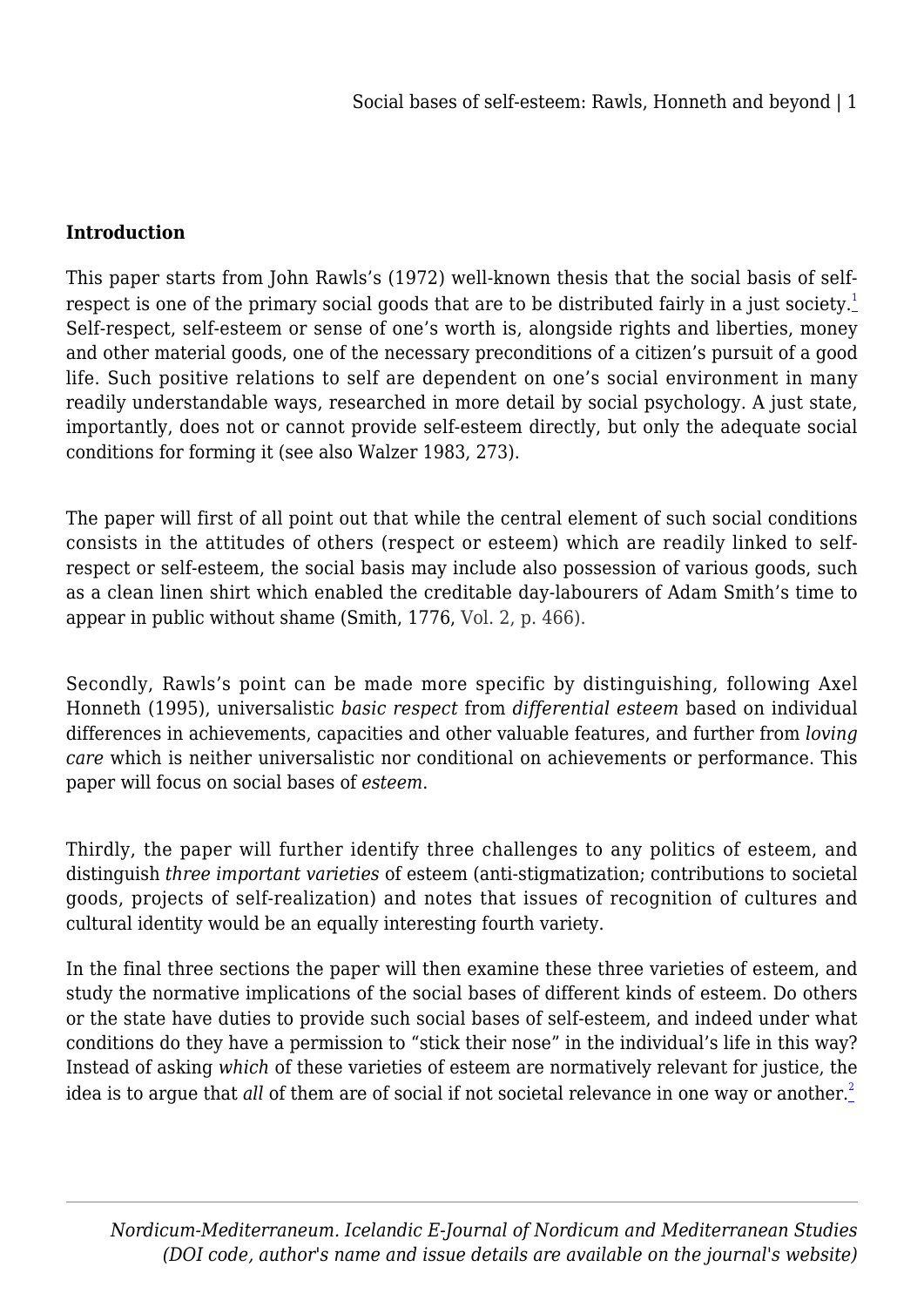## 1. **Social esteem and other social bases of self-esteem**

Let us start with Rawls's characterization of the kind of positive relations-to-self in question:

"We may define self–respect (or self–esteem) as having two aspects. First of all … it includes a person's sense of his own value, his secure conviction that his conception of the good, his plan of life, is worth carrying out. And second, self–respect implies a confidence in one's ability, so far as it is in one's power, to fulfil one's intentions. When we feel that our plans are of little value, we cannot pursue them with pleasure or take delight in their execution. Nor plagued by failure and self–doubt can we continue in our endeavors. It is clear then why self–respect is a primary good. Without it nothing may seem worth doing, or if some things have value for us, we lack the will to strive for them. All desire and activity becomes empty and vain, and we sink into apathy and cynicism. Therefore the parties in the original position would wish to avoid at almost any cost the social conditions that undermine self–respect. The fact that justice as fairness gives more support to self–esteem than other principles is a strong reason for them to adopt it."(Rawls 1972, 440).

Rawls points out that self-respect depends on respect from others:

"Now our self–respect normally depends upon the respect of others. Unless we feel that our endeavors are honored by them, it is difficult if not impossible for us to maintain the conviction that our ends are worth advancing …. Moreover, one may assume that those who respect themselves are more likely to respect each other and conversely. Self–contempt leads to contempt of others and threatens their good as much as envy does. Self–respect is reciprocally self–supporting."(Rawls 1972, 178–9).

The paper connects the notion of social basis of self-esteem or self-respect (inspired by Rawls) to the discussion of social esteem or respect proper (Honneth). The former notion is broader. To analyze this, the notion of the social basis of *social* esteem/respect is needed. A commodity, like a clean shirt (which has use-value and exchange value), can be part of the social basis of (social or self-) esteem (and have what can be called symbolic status-value), if it gives directly or indirectly reasons for esteem (or similarly for disesteem). (Interpersonal) status consists of attitudes of others, whereas the social base gives reasons for it.

The qualification "directly or indirectly" points towards the following: Esteem always relies on some criterial grounds (A holds B in esteem on the grounds that B has the feature C), and so the actual attitude of esteem presupposes a couple of other implicit judgements (an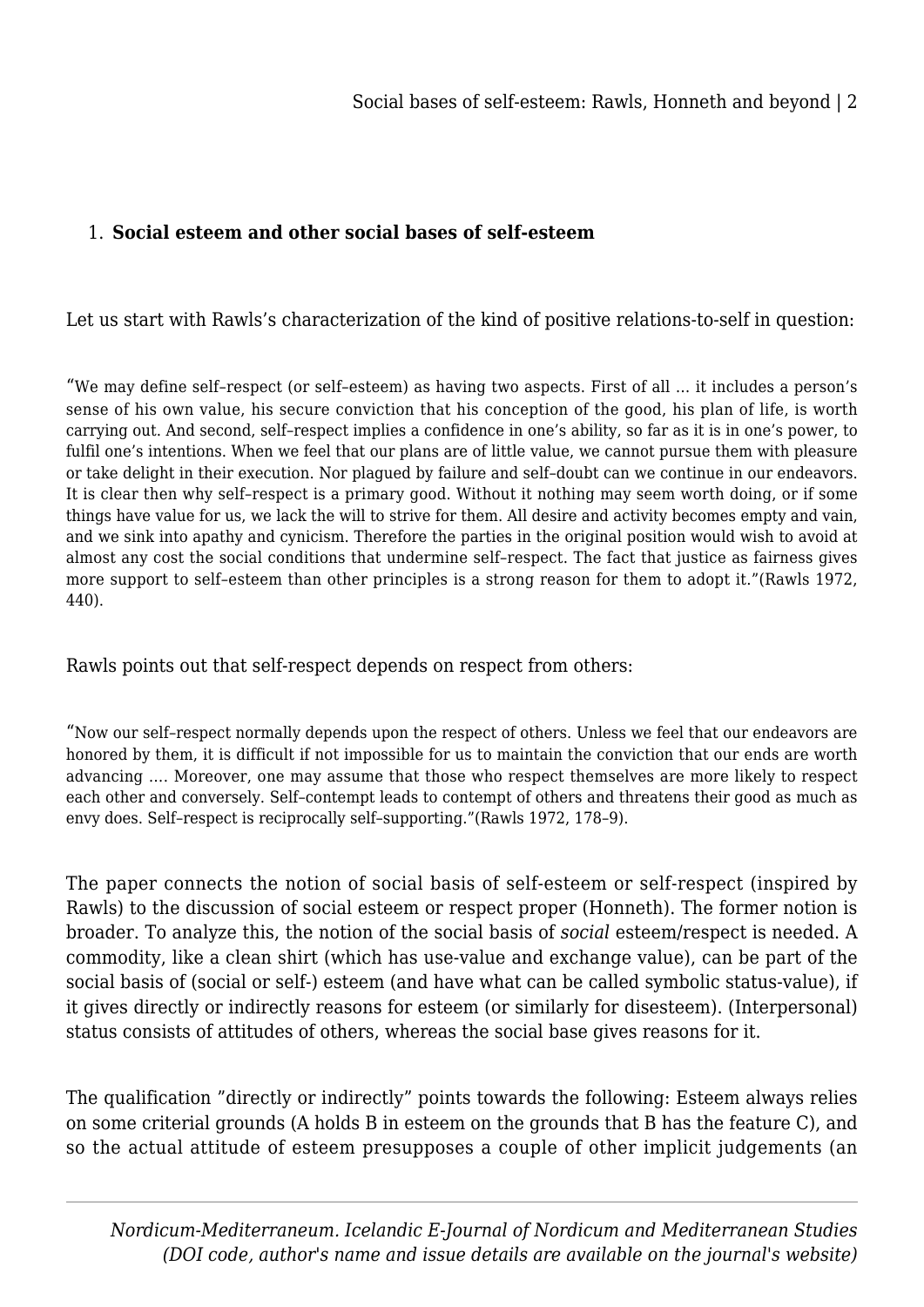empirical one: A thinks that B has the feature C; and a normative one: A thinks that C gives grounds for esteem), which again have some epistemic bases (e.g. A thinks that B is C, because of B's further feature D, for example his clothes and other appearances conventionally or non-conventionally manifest C-ness; and perhaps C just seems to be a valuable feature). Often, the opinion that being D manifests C-ness can be contested (colour of skin does not manifest trustworthiness) as well as the opinion that C-ness is a proper ground for esteem (say, being tall or not should not matter).

Social esteem is a matter of others having the relevant attitudes, whereas the social basis of esteem consists in having (publicly, openly for A) the features (C, D) which serve as the grounds of esteem directly (C), or provide evidence for it (D). Others may of course lack the attitudes even when the social bases are present (or have the attitudes when social bases are not present). In many cases it is the actual attitudes of esteem or disesteem that affect one's self-esteem; but in some cases anticipation is enough: having publicly the social bases of esteem/disesteem affects one's self-esteem already because one's appearance gives manifest reasons for esteem/disesteem by others (whether or not others actually respond in that way); and of course one's self-esteem may directly depend on one's private judgements concerning C and D, even when these are not publicly manifested to others. These three cases on how the social bases stand to self-esteem can be called *dialogical, anticipational, and private*. In the dialogical case, the actual attitudes of others make a difference, in the second, the reasonably anticipated attitudes of others are at stake, whereas in the third, one's own mind is made up directly based on the evidence, unmediated by the views of others. Note that only in the first case is recognition from others at stake. Calling the second case "merely" imagined recognition may mislead in suggesting that something merely imagined is the case – by contrast, it is a very real condition in which one's appearances give others reasons to respond in one way or another. Noticing or acknowledging that this is so is not merely a matter of imagination.

Struggles for recognition can concern general stereotypes (e.g. an unfounded assumption that D-ness manifests C-ness) or normative opinions concerning esteemworthiness (whether C-ness matters), or contingent lack of relevant responses from relevant others (e.g. if B is manifestly C, why does not A hold B in esteem?), but also distribution of the relevant goods with symbolic status value (D-ness conventionally or non-conventionally manifests C, so Dness ought to be distributed fairly).

A good society, then, will both provide social bases of (self-)esteem (goods with status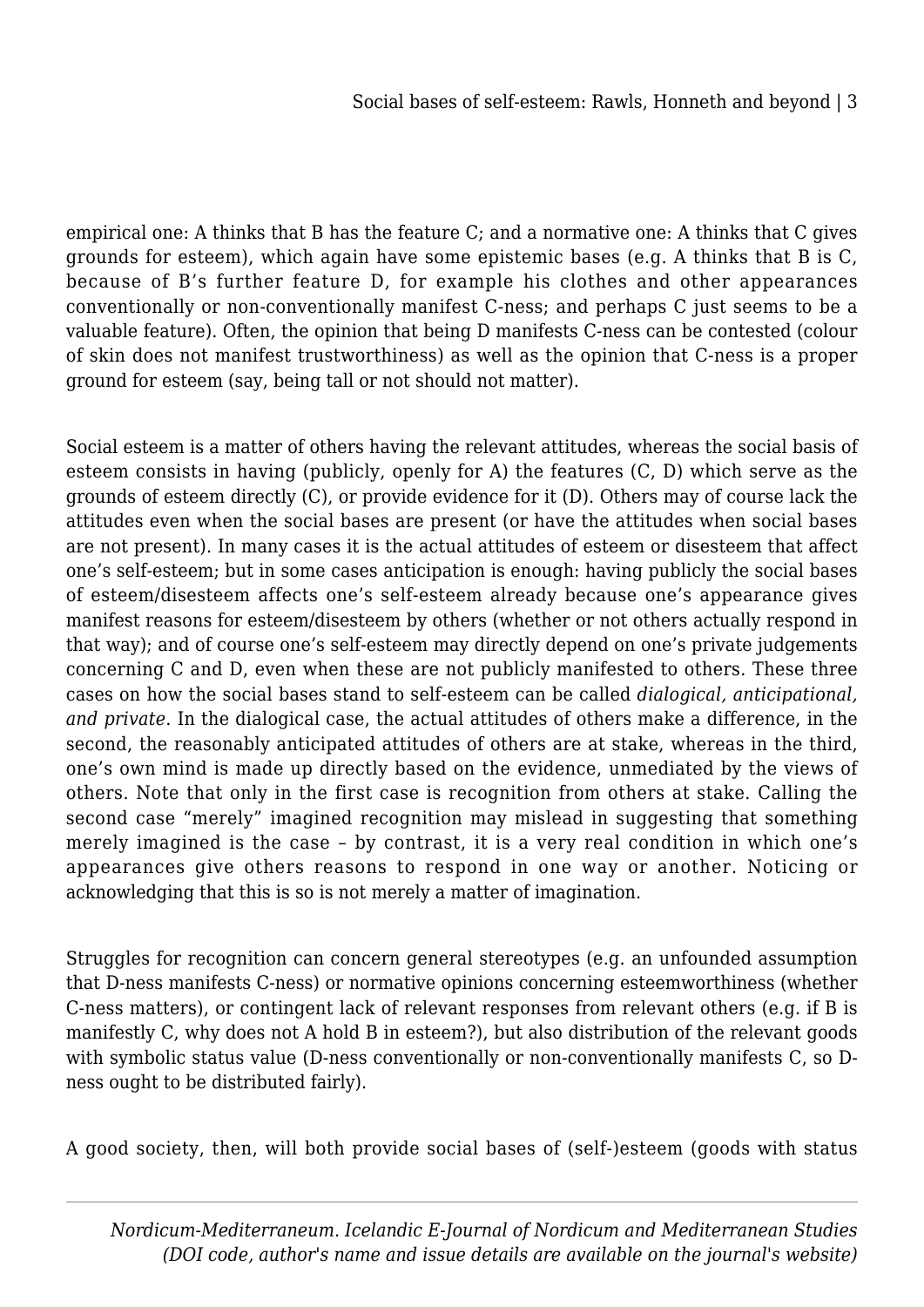<span id="page-3-0"></span>value), and – within appropriate limits – social esteem (attitudes of others towards the individual, constituting social status). By contrast, the society cannot and should not try to provide actual self-esteem, as it depends on the individual's reaction to the social environment.<sup>[3](#page-22-0)</sup>

## 2. **Kinds of recognition and three challenges to any politics of esteem**

Axel Honneth (1995) distinguishes between three main forms of mutual recognition. One is universal respect which is unconditional on merits, desert or other particularities, and another is that of love or care which is also unconditional on merits, desert or other particularities, but is not universal either, but concerns individuals as irreplaceable. The third one then is esteem which is conditional on merits, desert or other particularities. These three forms of social relations (respect, love, esteem) correspond to three kinds of relations to self (self-respect, self-confidence, self-esteem). These self-relations again concern oneself as an autonomous agent who is equal amongst others, or as a singular being with a need to be loved, and as a bearer of abilities or traits that others can value.<sup>[4](#page-23-0)</sup>

<span id="page-3-1"></span>Things can however be further complicated by distinguishing different kinds of esteem. In this section I start by mentioning three (or four) different kinds of cases related to esteem and in the next sections I ask how a good society would respond to these kinds of cases, and how duties and permissions of others fall in these different cases. Implicitly this is an argument also for the broader definition of esteem of two candidates discussed elsewhere (cf. Ikäheimo & Laitinen 2010), but these issues matter whether or not they are called "esteem". (The narrower definition will face the further challenge of what it says in these different contexts and why.)

The next section concerns the ethical and political consequences of the claim that full human agency is dependent on positive relations to self, including self-esteem, and that these relations are deeply dependent on the recognition from other individuals and institutions such as the state. Say, stigmatizing practices may lead to an internalized sense of inferiority and low self-esteem. The basic idea is that a good society is sensitive to the dynamics of self-relations and recognition (Honneth, Hegel, Margalit). For example, the invisible housework by women should get due recognition, and welfare services should not be delivered in a stigmatising or demeaning fashion (Honneth & Fraser 2003, Margalit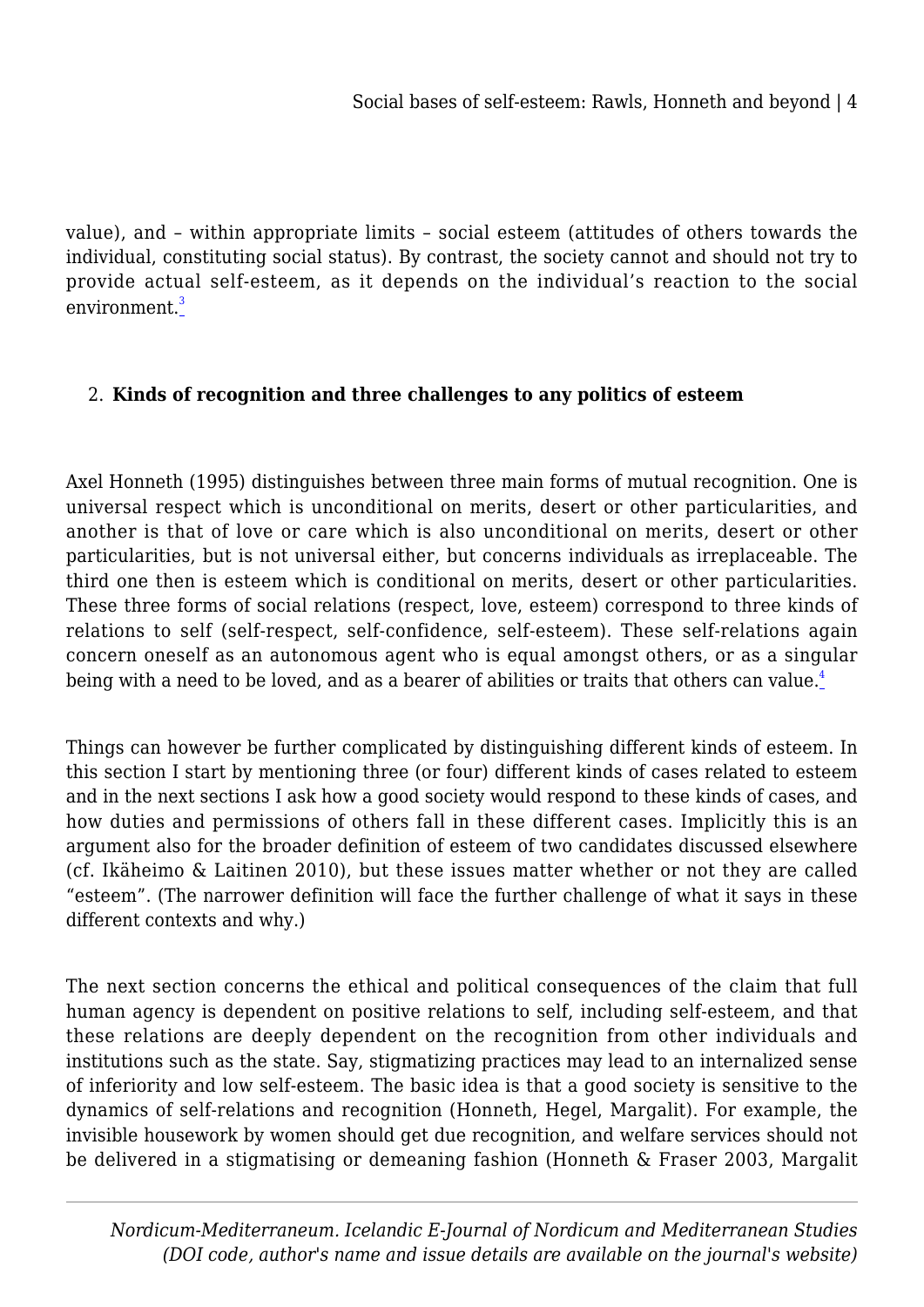## 1996).

There is something in the spirit of esteem that is egalitarian: no-one should be treated as an inferior, treated in a demeaning fashion, as a second class citizen, as *a priori* incompetent in this or that manner. Everyone's contributions to the societal good should be registered. But there's a twist. Unlike basic respect or unlike concern for one's basic needs, the grammar or logic of esteem seems to be conditional on one's merits, achievements, or doing one's share or other positive particular features. Esteem has to be deserved, or grounded in one's valuable particular features, one must be worthy of esteem. Granting esteem, according to Charles Taylor (1992) at least, is genuine and differs from mere lip-service only if it is based on genuine judgements or evaluation or grading if you like. Especially when cultural differences are involved, such judgements may be difficult to form and take a lot of time and effort – coming to understand other cultures may take years. (That is, if the problem of rival standards of evaluation does not pre-empt the very idea of intercultural comparison even in principle. I believe that in principle there is a solution to this, but the epistemic and practical difficulties are often rather great.)

This gives rise to *three challenges* to any politics of esteem: *First*, perhaps politics of esteem tends to lead to a wrong kind of meritocracy, to a Nietzschean vision of the power of the noble, or what Fukuyama (1992) calls megalothymia, and serves to undermine modern egalitarianism? The defenders of basic equality and basic respect who also defend the importance of social esteem will have to tell us what kinds of social and political arrangements would both respond to the need for differential esteem *and* be compatible with an egalitarian ethos of mutual respect and basic care. It must not lead to the formation of second-class and first class citizens. (For example Honneth and Taylor are trying to do this, Nancy Fraser stresses egalitarian participatory parity in a sense as the *only* metaprinciple.) So the first issue is *compatibility of esteem with the egalitarian ethos of* mutual respect<sup>[5](#page-24-0)</sup>. All of the kinds of esteem discussed below are to be compatible with equal moral standing of everyone, as well as the right for self-determination and personal autonomy. But the need for esteem is not merely about the right to engage in certain kinds of activities and projects, or about the right to define oneself in certain ways as opposed to others, it is also about differential feedback concerning the concrete choices one has made. Further, one can ask about the compatibility of esteem and respect with universal forms of loving care such as impartial concern for human well-being. $6$ 

<span id="page-4-1"></span><span id="page-4-0"></span>*Second,* compatibility with egalitarianism might point towards a universalistic norm of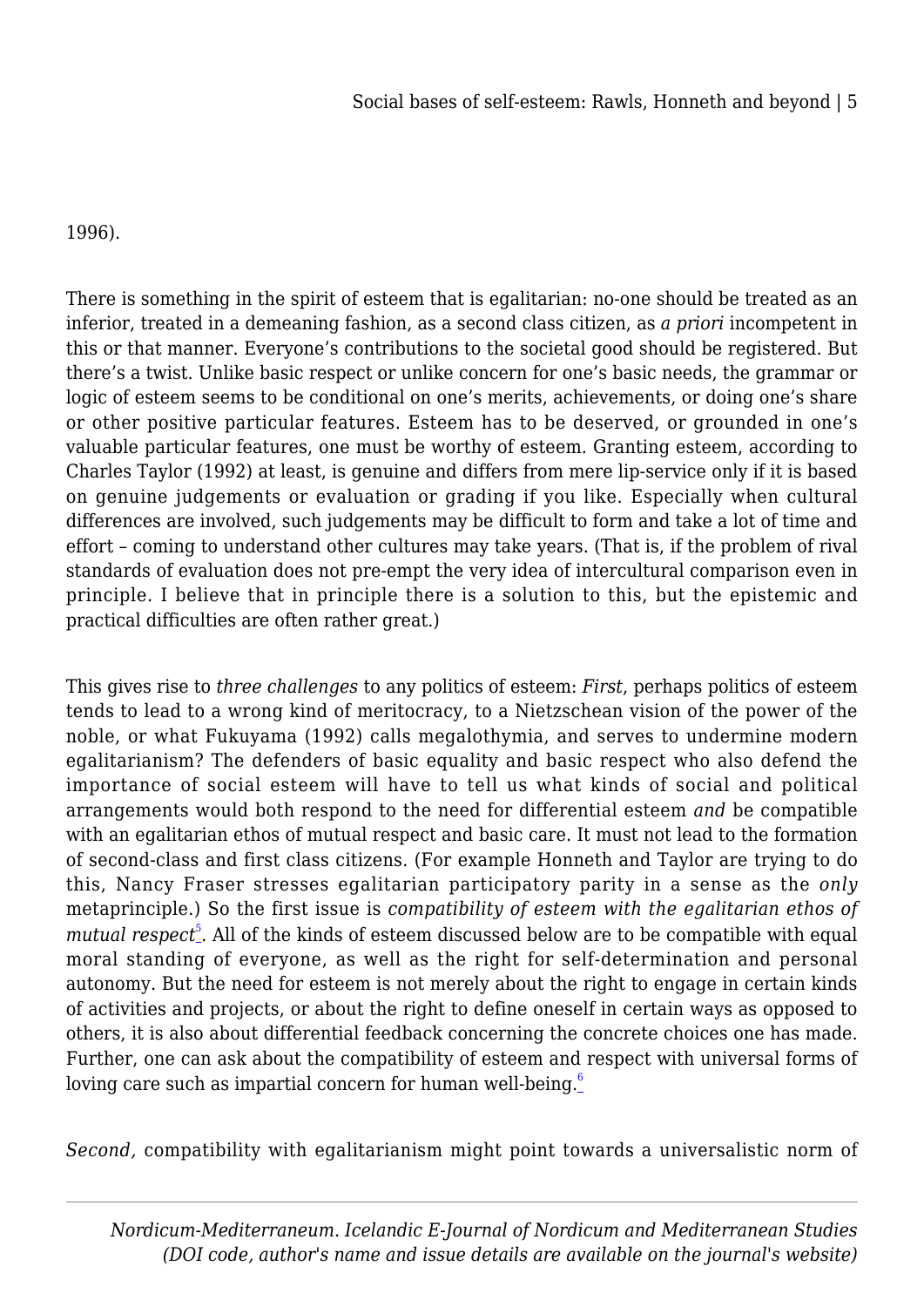absence of certain kind of disesteem. But mere lack of disesteem does not meet the need for differential esteem. Presumably there is a need for genuine esteem. If genuine esteem is difficult, and takes time and energy, there is a question of *whose, if anyone's, positive duty* is it to engage in the "esteem-services" (as Pettit and Brennan, in *The Economy of Esteem* call it) of forming and expressing a well-founded judgement at all? I may be pretty confident that a book by a colleague is brilliant, but I will need to read it properly before I can publish a review, and this will take time and energy *etc.* So perhaps there's no duty to do it?

Perhaps there is only a negative duty not to disesteem, not to stigmatise *a priori* ("this author is of such and such ethnicity, gender, age so I need not read the book – it must be rubbish") plus an *a posteriori* duty that *if* one takes part in esteem-services one does it in an unbiased manner (basically, writes a review based on the qualities of the book) plus perhaps a general positive professional duty to do one's share, in this case write a sufficient number of reviews and serve as referee for journals sufficiently often. There are a number of intricate issues involved, from down to earth question such as whose talk to go to in conferences to pressing issues of deeply sedimented invisibility of the contributions of some groups (Honneth's prime example is the invisible work of women). On a more positive note, engaging in mutual and honest esteem-services can enhance solidarity between the parties. That's the second issue – the burdens of positive efforts. Whose tasks are these?<sup>[7](#page-25-1)</sup>

<span id="page-5-0"></span>As a flipside of the same question, we can ask about permissions – who is entitled to stick their nose in my business and form an opinion on my esteemworthiness? Is it a proper business of the state, for example? And while it's ok for people to judge that my conference talk is half-baked, and quite ok to say it aloud as well, what about, say, my general orientation in life or my sexuality or my personal pet projects?

*Third*, a different kind of problem is to identify the phenomena where the logic of esteem is appropriately at work. Conceptually, one can also always ask: is such and such really a case of esteem at all; or is something *first and foremost* a case of esteem (for example cultural differences may not be first and foremost a matter of esteem, but nonetheless secondarily so)?

## 3. **Contexts of esteem: stigmas, contributions, self-realization (and culture)**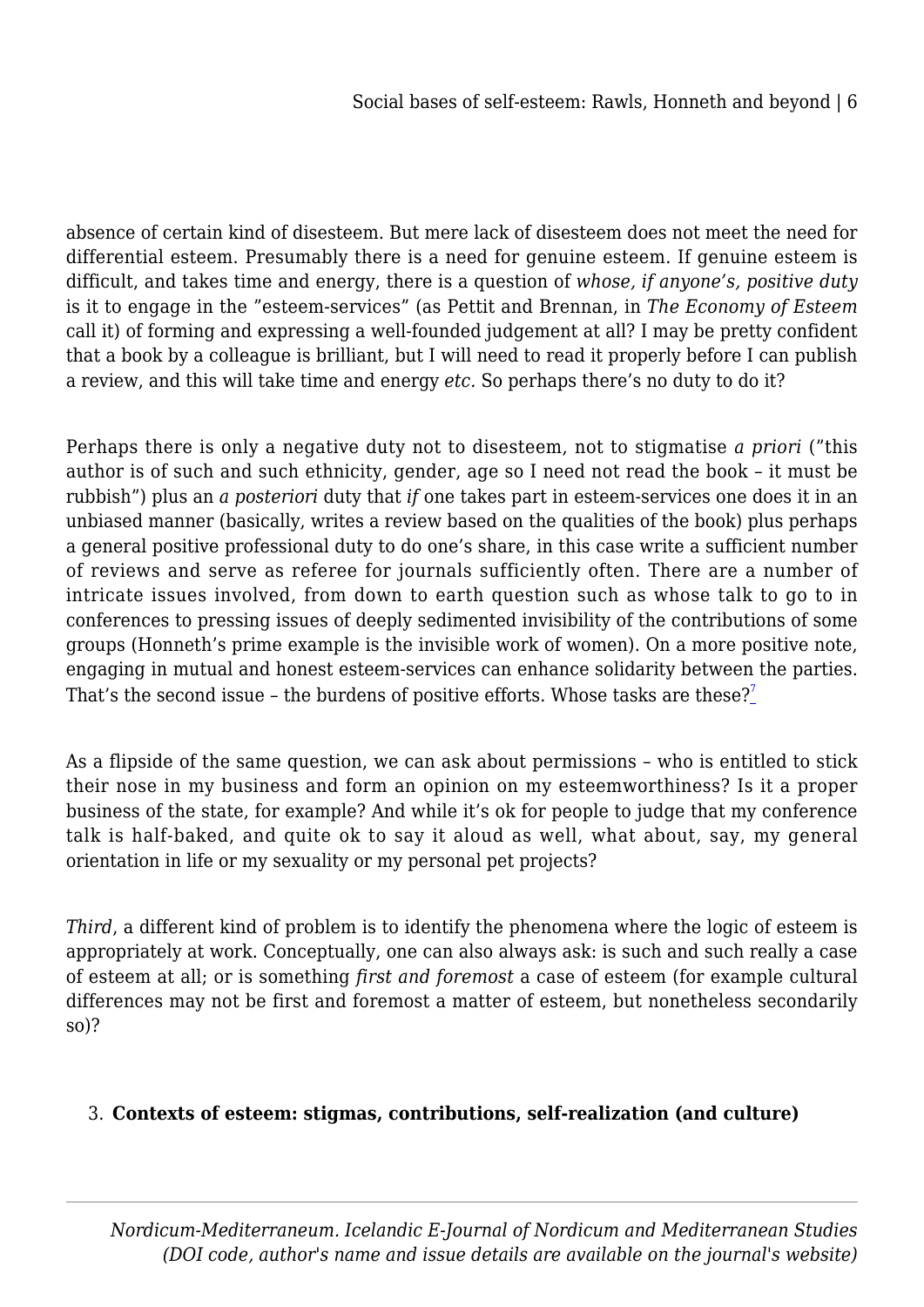In pursuing these questions concerning esteem I will now differentiate and discuss three kinds of phenomena, all of which are arguably related to esteem, but which may call for different socio-political solutions and different distribution of duties and permissions – there may be different answers to the three questions posed in the three contexts (and in passing I point out a fourth context which is yet different, but will not be discussed here).

The *first* context is really a negative case against stereotypical stigmatising, or for freedom from unfounded and unjustifiable disesteem. This is arguably a Maslowian "deficiency need". There is a strictly egalitarian or universalist normative norm against allowing second order citizenship to emerge (see section 4).

<span id="page-6-0"></span>The *second* case is positive esteem based on *contributions to the societal good* (or to the aims of a system of cooperation), perhaps related to division of labour, and what Durkheim called organic solidarity. In an ideal society no-one is excluded from making useful contributions to the common good. (Full employment is one version of this ideal; but a decent or an ideal society may well have structures such as basic income which make full employment an irrelevant arrangement for the goal of letting everyone contribute). In an arrangement of horizontal (non-hierarchical) complementarity everyone has a positive status or rank with role-expectations to contribute to the common good. $^{\text{8}}$  $^{\text{8}}$  $^{\text{8}}$  I would go so far as to reverse the Kantian dictum to read also: "never treat anyone as a mere ends, but give them a chance to be useful means to the good of others". For example disabled people should get a chance to participate. This is still quite egalitarian in requiring at least equal opportunity (and anticipating limited inequality in the actual contributions) and being sternly against fixed hierarchies of overall ranks or statuses, and against what Taylor has called hierarchical complementarity of the premodern kind (see below, section 5). $\frac{9}{2}$  $\frac{9}{2}$  $\frac{9}{2}$ 

<span id="page-6-1"></span>The *third* context concerns personalized, differential feedback concerning merits and achievements, in the context of individual self–realization via projects that may or may not be related to the societal good. (This *may* and often will concern the same socially useful activity as above, but now considered as a project of self-realization). Arguably selfrealization is a deeply dialogical business, and esteem plays a role in it. This may or may not be beneficial to the common good, but the normative basis seems to be different – what matters may be either that the individual realizes his or her potentials, or does something intrinsically worthwhile, where these criteria do not reduce to contributions to the societal good. Here one can draw from the Hegelian idea that self–realization requires deeds, and that one cannot be a privileged authority in the unbiased evaluation of such deeds: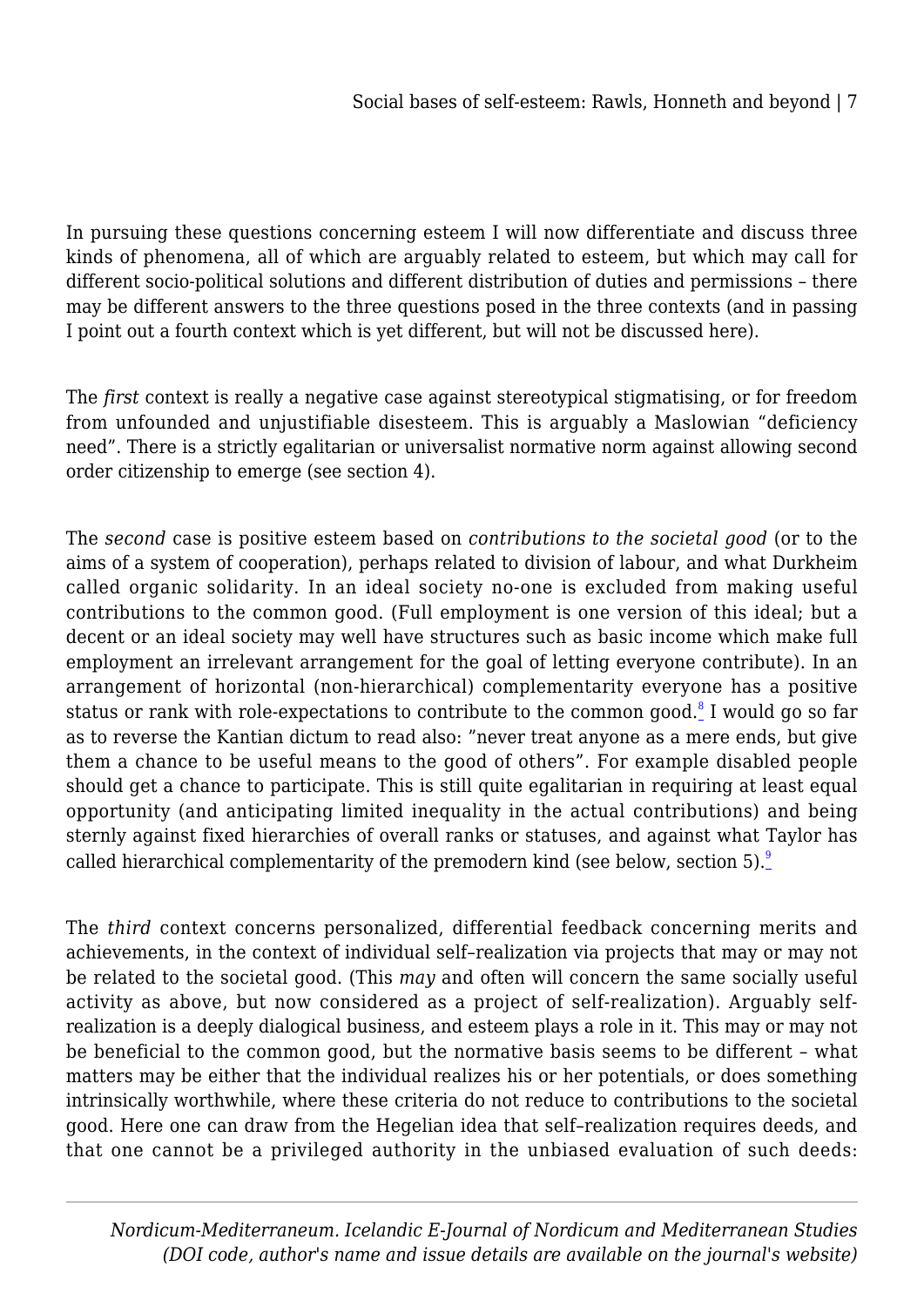evaluation is public, and there is always at least an implicit relevant audience involved. (Here, Hegel's argument resembles Wittgenstein's argument against private language). Without any friction provided by the feedback from others, we all could be victims of an illusory sense of self–grandeur: we could be great poets in our own self–image whether or not we bother to realize our great ideas, and bother to actually write the poems and subject them to evaluation by others. In Maslow's terminology, this is a "growth need" at the highest end of need hierarchy. The political implication is to support competitive pockets of esteem, such practices or associational activities as arts, sciences and hobbies, but prevent general rank-formation in wider society outside such pockets. Here's Rawls's idea of the role of state as a social union of social unions is of relevance. (see section 6).<sup>[10](#page-28-0)</sup>

## <span id="page-7-0"></span>4. **The case against stereotypical stigma**

<span id="page-7-1"></span>The first case is a negative case of esteem, against stereotypical stigmatising, which would lead to lowered self-esteem. Everyone has a "deficiency need" not to be classified as a second–class citizen, and to be able to appear in public without shame.<sup>[11](#page-29-0)</sup> At this lower level, the main struggle is to remove unfounded stereotypical, stigmatising images of inherent inferiority of some groups or individuals, and it aims at equality, or "participatory parity" (Fraser). *No trait is an excuse for second–order citizenship.*

This is related to such cases of "recognition of difference" (cultural differences, 'race', ethnicity, group memberships, sexual orientation, disabilities) which are not directly cases of achievements or merits. Perhaps it is not a case of positive "esteem" strictly speaking – but arguably a claim against undeserved disesteem. It would be a case of disesteem to stigmatise some group of people as such that "they will not contribute anything in any case" or "they will not excel in any case". Here the relevant principle is universalistic, perhaps Fraser's (2003) principle of participatory parity does the work – note however that it is not egalitarian in the comparative sense (that each should get their fair share, and the fair share depends on what others get), but demands that everyone is equally entitled to full freedom from oppression of this kind; and indeed it is everyone's business in the moral community to prevent anyone from being stigmatized. So note that here too, positive measures are needed over and above refraining from stigmatising oneself – the state should not only avoid discrimination, it should prevent intersubjective discrimination by people; and individuals should not only avoid discrimination, but should favour and support a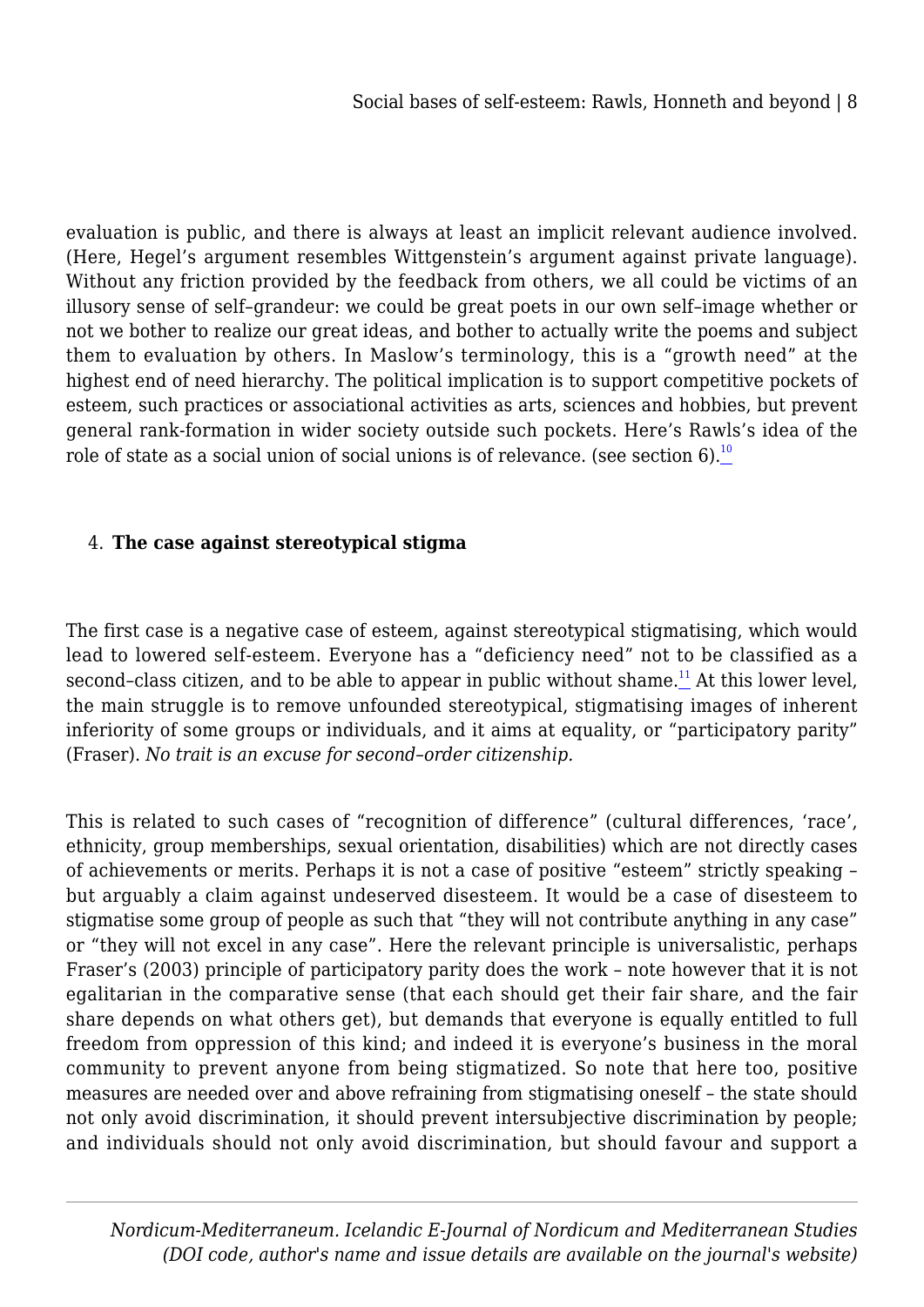political society or state which also refrains from discrimination. Arguably everyone has a positive moral duty to do one's share in taking a public stand against racism, sexism, etc. What one's share is depends on the circumstances.

The ideal is to have guaranteed freedom from unfounded disesteem. In these cases, the tension with universal respect or with care for the needy and the vulnerable does not arise, as elements of both are included in the idea. One term commonly used for the "inferiority" in question is "second-order citizenship". This term may be misleading for what we have in mind here. Some aspects of "second–order citizenship" betray a lack of *respect* because the members of this group are denied certain rights or claims to respect that they are entitled to. Indeed this may be the core of what we typically have in mind when we talk about second–order citizenship. But especially the ability to appear in public without shame seems to connect to esteem rather than to respect.

This claim has two kinds of repercussions: i) a rightful claim not to be looked down upon on the basis of such *irrelevant* things as colour of skin (corresponding to the demand on others to refrain from looking down in this way), and ii) a rightful claim to the possession of goods (such as clean clothes, or access to personal hygiene) which are in the historical situation perceived necessary, and whose lack can make one's appearance an "affront to senses" and will connote an inferior status (cf. Feinberg 1984). In the latter case, (case ii), the fault need not lie so much with the person whose senses are affronted, and who responds, or with the person who is the bearer of the "offending" features, but on whatever factor (say, the unjust basic structure of society) that is responsible for the lack of goods in question.<sup>[12](#page-30-0)</sup> This will, of course, affect what sort of responses are appropriate on behalf of those who "suffer" from the presence of someone.

<span id="page-8-0"></span>Some features are irrelevant and it would be arbitrary to denigrate people on their basis; some other features are meaningfully related to how to appear in public, but one's lack of means of decent appearances may be unjust.

The reason to think that we have here a separate subclass of esteem, is that we can think of cases where one is discriminated on the basis of irrelevant features (in Nancy Fraser's example, an African American Wall Street banker can't get a taxi in NYC) while at the same time correctly esteemed for his contributions or achievements, in the contexts where they matter. They do not make one more deserving of a cab of course; people worthy of esteem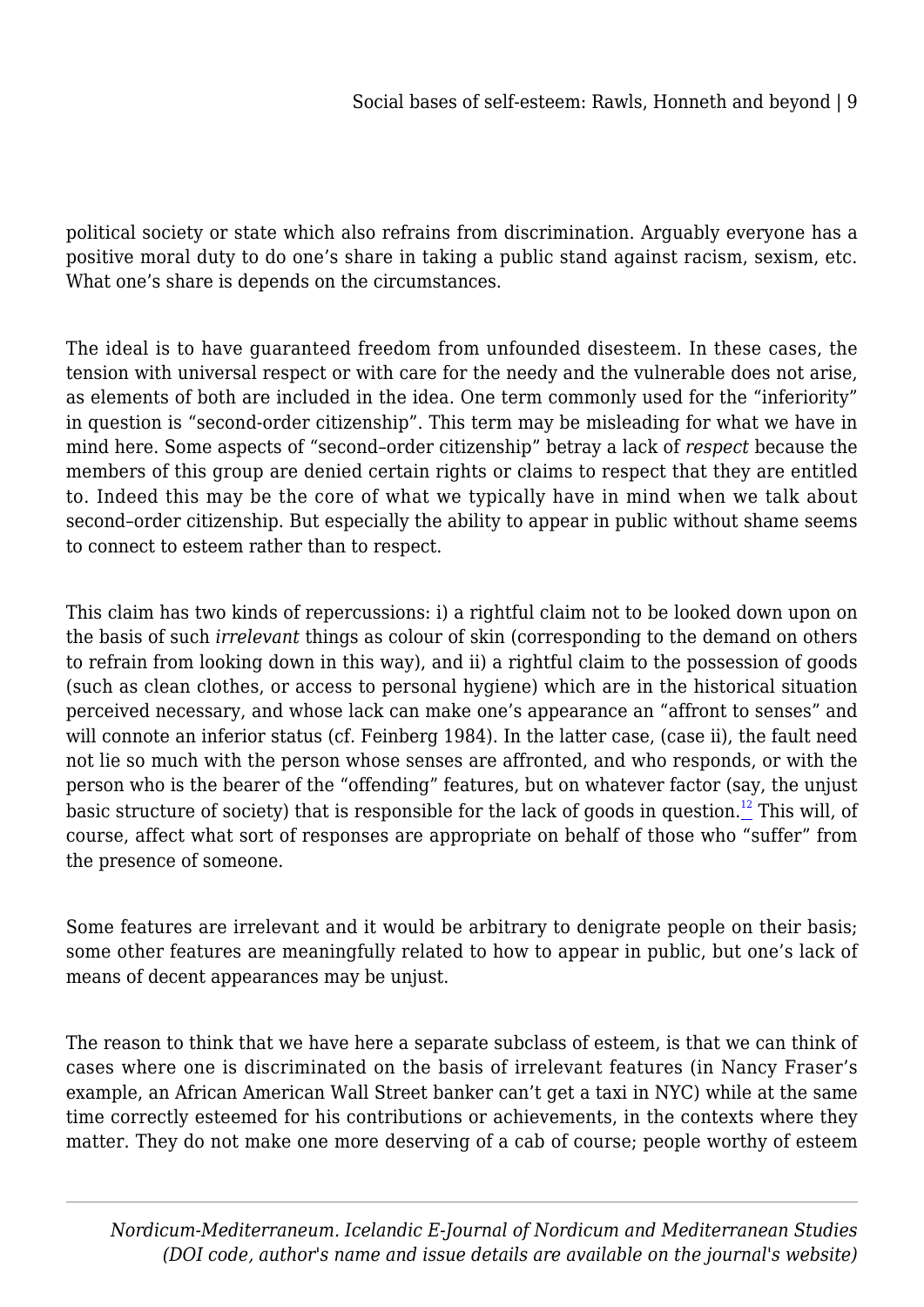are not entitled to jumping the queue. The very cabdriver who bypasses the person may celebrate the same person under some other description ("wow, finally a Wall Street banker who defends the idea that financial transactions should be globally taxed").

Or we can think of cases where someone is correctly esteemed for their individual contributions or achievements (and rewarded in the relevant contexts), but nonetheless suffers from lack of goods necessary for decent appearance in public. The main reason to classify this as a matter of "esteem" and not something else is that such disesteem may harmfully affect one's self–esteem.

Thus, the claim is that arbitrary irrelevant traits should not be a basis of disesteem. And as some features (say ones which are understandable affronts to senses even when people politely try to conceal their reactions, such as lack of clean clothing or personal hygiene in some contexts) have in a historical context a meaningful relation to a perceived "inferiority of condition" or "lack of decent human minimum", everyone has a rightful claim to goods, which would remove the undignifying appearances. $13$ 

<span id="page-9-0"></span>As a sidenote, it seems that distinguishing this universalistic norm from more positive appraisal would dissolve the tension in Charles Taylor's (1992) initial discussion of recognition of cultures: no cultural membership is a reason for denigration, for being less than a full member. Pace Taylor, this is not however a mere *presumption* of equality which would have to be cashed out in more detailed assessments of the contributions of a culture. It is a standing requirement to realize that no-one is normatively speaking a second-class citizen, whether a member of a cultural minority or not.

## 5. **On contributions to the common good**

The second case is positive esteem, prestige or standing based on contributions to the societal good, perhaps related to the division of labour, and what Durkheim called organic solidarity. In Honneth's (1995, 126) words:

"'prestige' or 'standing' signifies the degree of social recognition the individual earns for his or her form of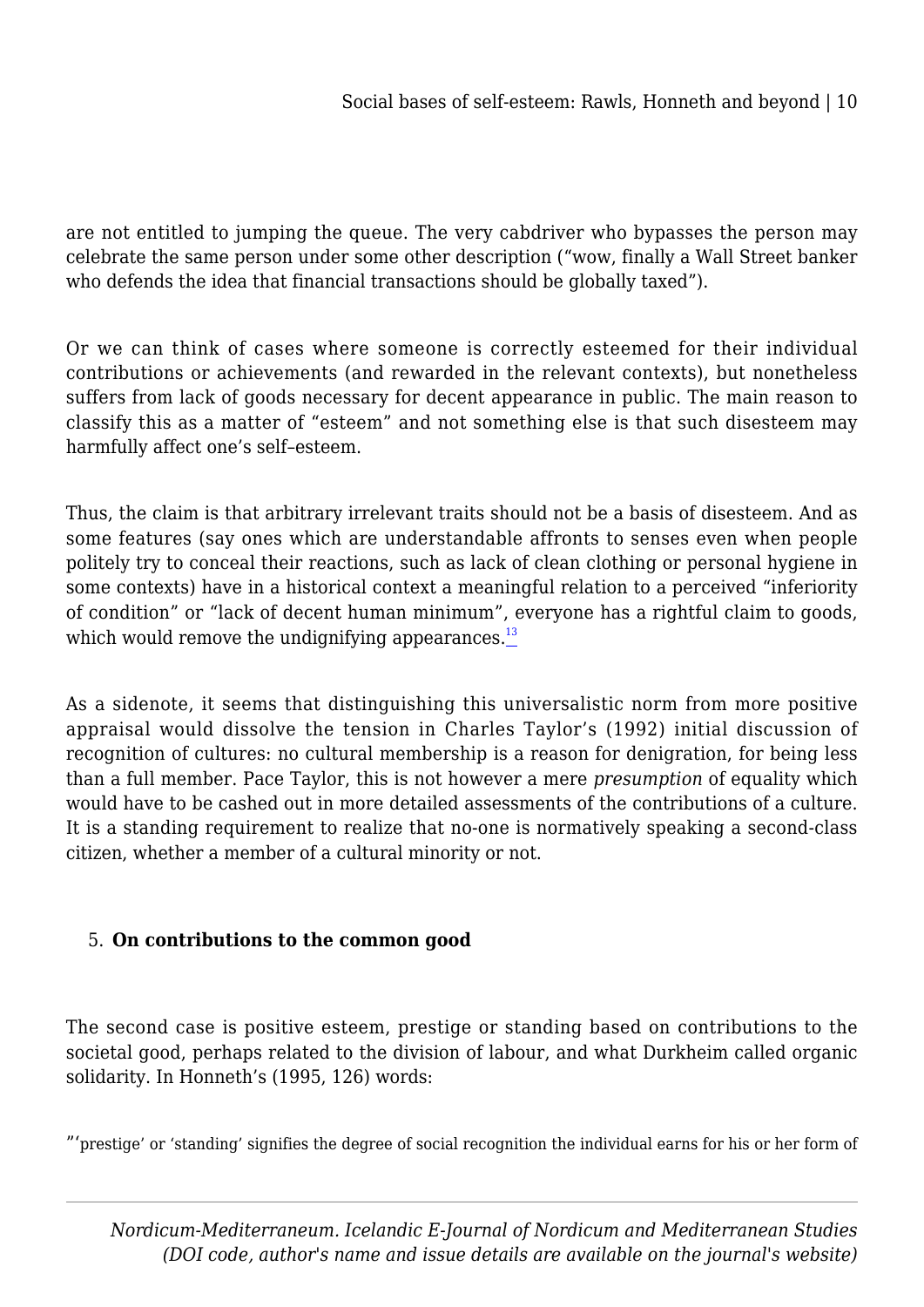self-realisation by contributing, to a certain extent, to the practical realisation of society's abstractly defined goals"

<span id="page-10-0"></span>In a good society no-one is unwillingly unemployed or excluded from making useful contributions to the common good.<sup>[14](#page-32-0)</sup> Here one can reverse the Kantian dictum and say never treat anyone as a mere ends, but give them a chance to be useful means to the good of others. For example disabled people should get a chance to participate. (Ikäheimo and Laitinen 2010).

One intuition pump is the experience of the unemployed of no longer being needed, being necessary for anyone. The ideal is that in addition to having a basic equal standing as a citizen, everyone has a particular positively valued standing and each role is necessary. And unlike in a premodern complementary hierarchy, where priests, warriors and workers each complement each other but nonetheless priests are superior, and have higher status, this would be *horizontal* complementarity – each role is equally necessary and valuable.

And insofar as there are social positions with advantages, there should be a equal opportunity to them (Rawls). Equal opportunity is crucial for solidarity. An appealing perspective concerning solidarity is solidarity from the worse off to the better off (Wildt 2007). Genuine solidarity requires that the worse off do not have a reason to be embittered, but accept that the differences are justified. That would be a tall order if they would not even have had a reasonable opportunity to the same positions. $\frac{15}{10}$  $\frac{15}{10}$  $\frac{15}{10}$ 

<span id="page-10-1"></span>Whereas the duty against disesteem is universalist in concerning everyone (at the zero level of lack of disesteem), the second layer of contributions covers only all members of one society – and all members of a good society enjoy greater esteem than zero – they all are participants in producing the common good. The relevant norms are to be public, to help avoid biases in esteem. (We have discussed the nature of esteem for contributions to shared goods in more detail in Ikäheimo & Laitinen 2010).

## 6. **Projects of self-realization**

One should not underestimate the degree to which self-realization takes place via such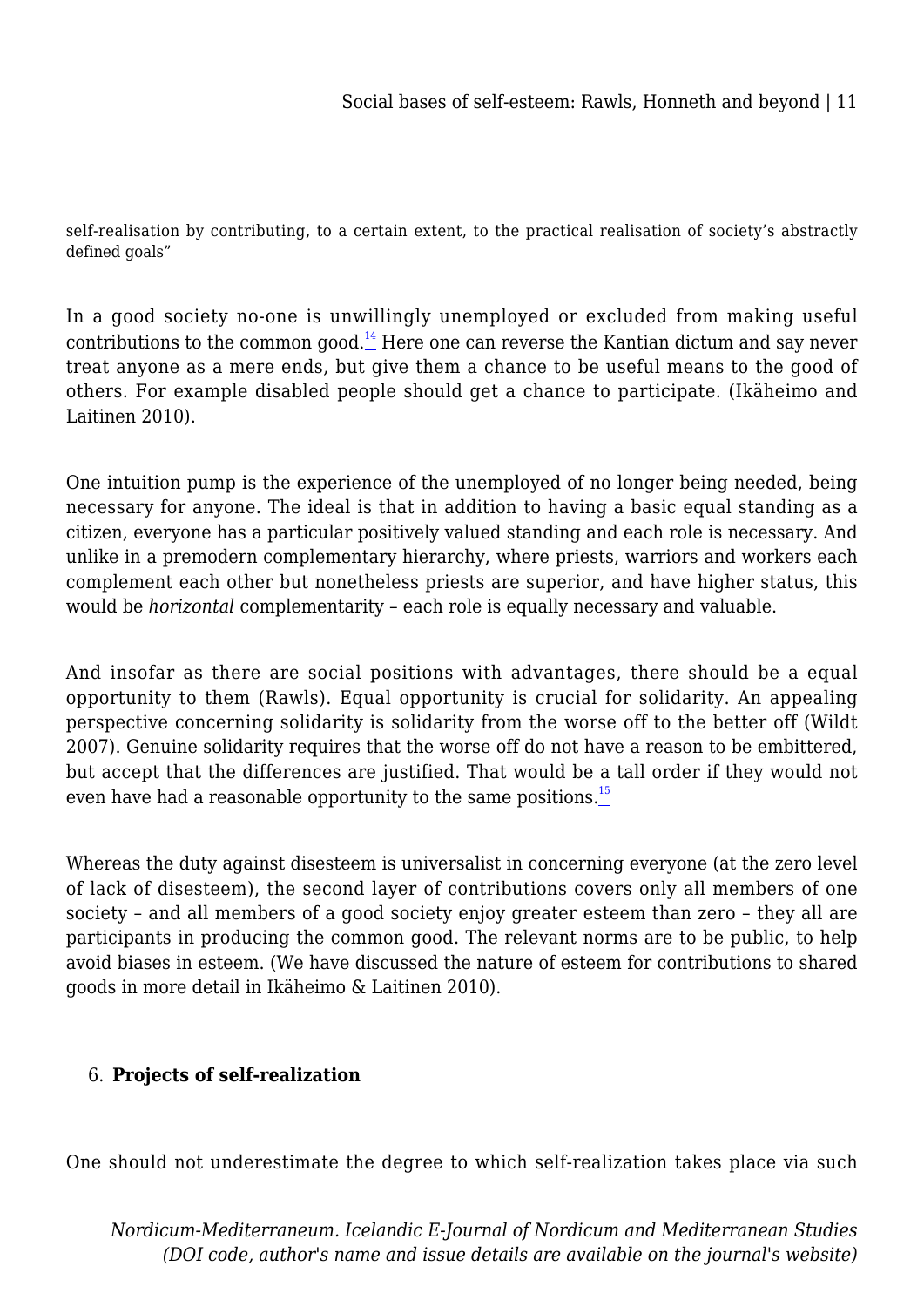<span id="page-11-0"></span>socially useful roles. The Hegelian picture (Hardimon 1994, Honneth 1995, Hegel 1991) stresses that one's subjectivity be fully immersed in societal goals. Similarly, Marxian criticism of alienation has the aspect that assumes that genuine self-realization is in genuine communal relations to one another.<sup>[16](#page-34-0)</sup> Nonetheless, one should not overestimate these points either: not everything about self-realization is about promoting shared ends. And even in cases where it is, we can examine it *qua* a contribution to a shared good, or *qua* an achievement in a self-realization project.<sup>[17](#page-35-0)</sup>

<span id="page-11-1"></span>Thus, the third point is at the other end of hierarchy of needs, concerns individual selfrealization, and the intersubjective dynamics involved there. Honest positive feedback concerning excellence or merits or achievements is a meaningful basis of self–esteem.

The people engaging in projects of self–realization have a need for esteem from others if they aim at self–realization *through worthwhile goals*. The feedback from others concerning the worthwhileness of the goals, and concerning one's success is pursuing them well is in principle possible, and in practice necessary for the agents, if they are to have a non–illusory sense of the worth of the goals and their success in pursuing them. This feedback is a form of esteem.

It is possible that no–one is around, or has time or energy to evaluate one's activities. But when someone does give positive feedback, and esteems the activities, it is a sign that the agent has done something which is of value in accordance to the evaluator. That is, in some broad sense it contributes to something which is valued by the evaluator, and this may create some sense of belonging, solidarity or even gratitude towards the agent, even though the act need not have directly benefited or contributed much to the good of the other, or to the common good, but realized something that the other highly values.

We can build on the Hegelian idea that self–realization requires deeds, and one cannot be a privileged authority in the unbiased evaluation of such deeds: there is always at least an implicit relevant audience involved. Persons have a "growth need" to get unbiased personalized feedback concerning one's projects of self–realization. And feedback concerning success in such projects, or excellence in such practices (whether artistic, scientific, political, career–related, hobby–related etc) is a meaningful basis of self–esteem.

Consider the following quote from Hegel (*Encyclopaedia Logic*, §140)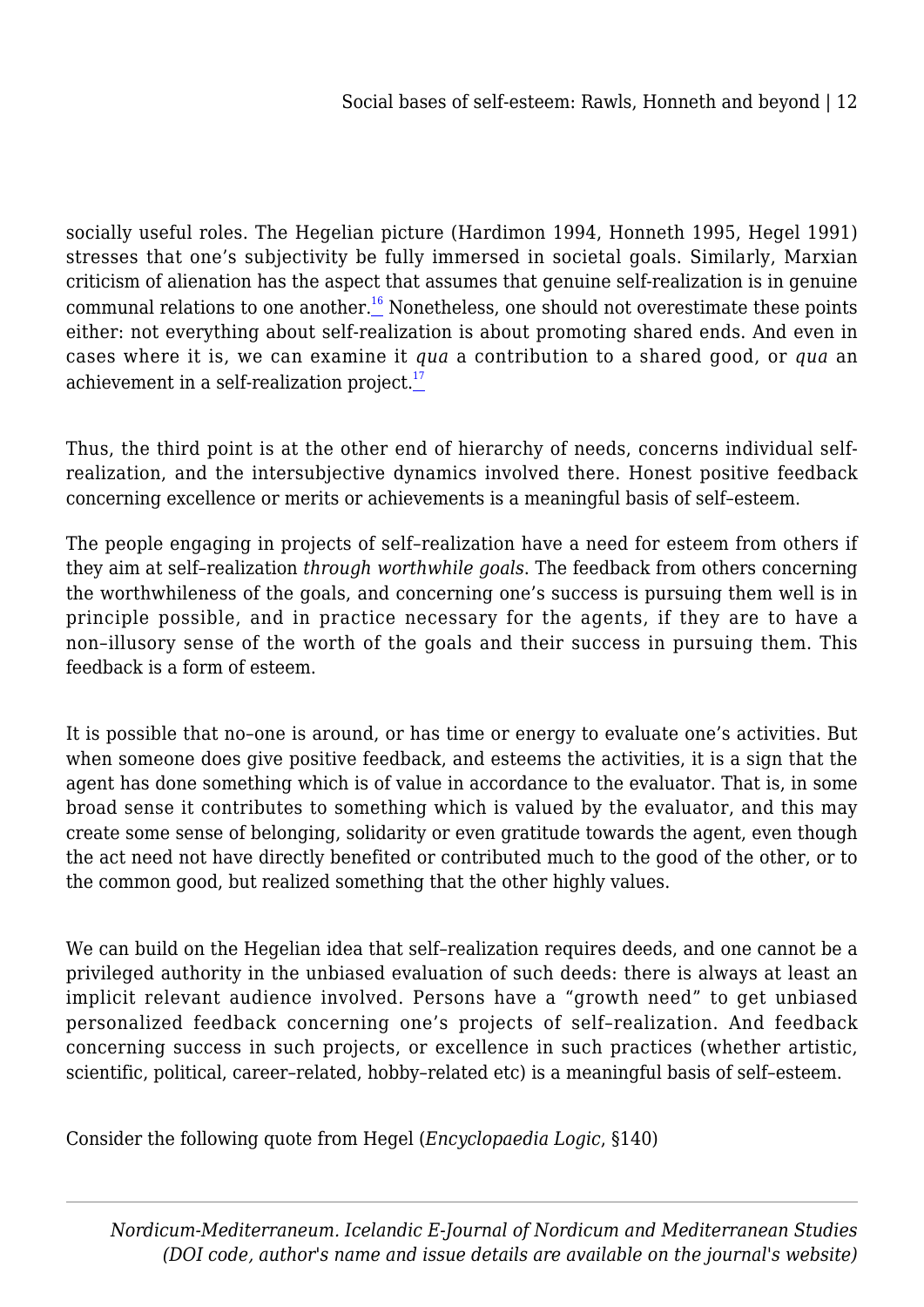"We are thus justified in saying that a man is what he does; and the lying vanity which consoles itself with the feeling of inward excellence may be confronted with the words of the Gospel: "By their fruits ye shall know them." That grand saying applies primarily in a moral and religious aspect, but it also holds good in reference to performances in art and science. The keen eye of a teacher who perceives in his pupil decided evidences of talent, may lead him to state his opinion that a Raphael or a Mozart lies hidden in the boy: and the result will show how far such an opinion was well-founded. But if a daub of a painter, or a poetaster, soothe themselves by the conceit that their head is full of high ideas, their consolation is a poor one; and if they insist on being judged not by their actual works but by their projects, we may safely reject their pretensions as unfounded and unmeaning."

So we at least have a need to actualise our high ideas in deeds, and a need for feedback from others, for the purposes of non–illusory self–evaluation of our projects of self–realization. Honest positive feedback concerning excellence is a meaningful basis of self–esteem, whether or not it meets the criteria of contributory esteem. The fact that such pursuit is good for the agent herself is not the basis of *esteem*, (although we naturally hope the people we care for to succeed in their lives); the basis of esteem is simply "doing something worthwhile well". And the context for the *need for feedback* is the legitimate aim of non–illusory self–realization through worthwhile goals.

The feedback in question can evaluate either the *worthwhileness* of the aims, or one's *success* in pursuing them. The sense in which we can evaluate success is pretty straightforward, but there are rival theories concerning worthwhileness. I will here mention two.

- a. Rawls's Aristotelian Principle: one's aims in life are such that when successful, they maximally actualize one's talents and potentials, one does not waste one's talents.
- b. Perfectionism: the aims are good, full stop. The person's aims are appreciable, when they are worthwhile, or choiceworthy, or are a case of "life in accordance with virtue" (Raz, Aristotle). It is the valuable nature of goals is what matters, whatever the degree to which they realize one's talents. It is not a wasted life to leave some of one's special talents as unrealized, as long as one's goals are worthwhile.

The feedback that one's goals are taken to be worthwhile (either absolutely or relative to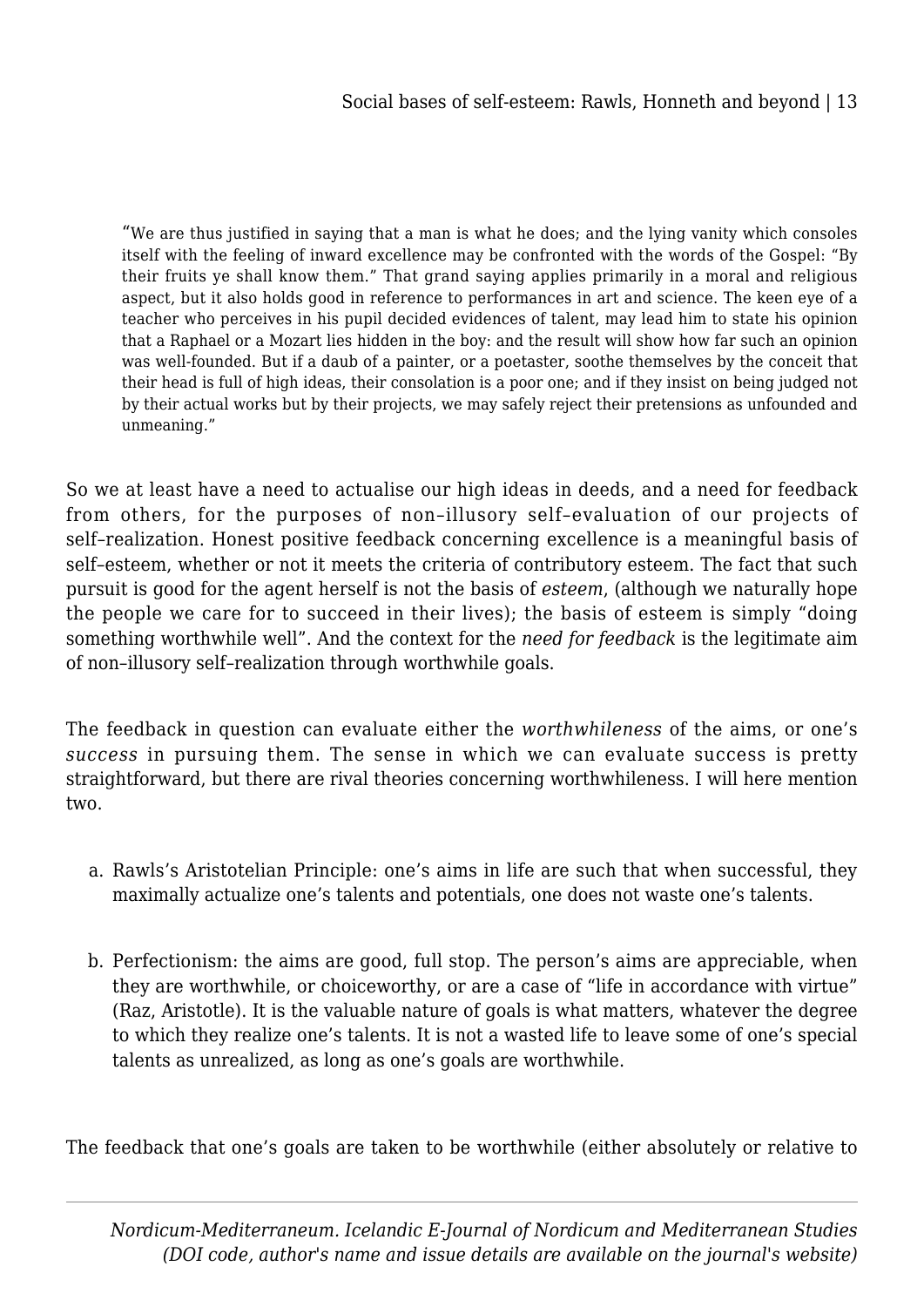one's talents), is relevant to a person's self-esteem, and thus seems to constitute a case of recognition-esteem. This is central for Rawls's idea of self-esteem, or more precisely, to his undifferentiated idea of self-respect or self-esteem or sense of self-worth (he uses the notions interchangeably)

"When we feel that our plans are of little value, we cannot pursue them with pleasure or take delight in their execution. Nor plagued by failure and self–doubt can we continue in our endeavors. It is clear then why self–respect is a primary good. Without it nothing may seem worth doing, or if some things have value for us, we lack the will to strive for them. All desire and activity becomes empty and vain, and we sink into apathy and cynicism."(Rawls 1972, 440)

The Rawlsian claims on how the takes of others concerning the worth of our aims is necessary for our *motivation* (related to a threat of cynicism or apathy) complements the anti-private Hegelian view that lack of feedback threatens to lead to a frictionless spinning in the void, and illusions of grandeur. A person needs actual feedback and intersubjective "reality checks". The positive feedback from others has thus a multifaceted importance.

Finally, the political implications are worth examining: it is arguably *not* the state's business to govern how individuals esteem one another – rather there is a variety of "pockets of esteem" (such as the art-communities for artistic achievements, scientific community for scientific achievements, sports-audiences for achievements in sports etc.) which good societies contain. These are mainly voluntary associations and subcultures that individuals may freely enter or inhabit.

Again we may quote Rawls:

"It normally suffices that for each person there is some association (one or more) to which he belongs and within which the activities that are rational for him are publicly affirmed by others. In this way we acquire a sense that what we do in everyday life is worthwhile."(Rawls 1972, 441)

"Moreover, associative ties strengthen the second aspect of self–esteem, since they tend to reduce the likelihood of failure and to provide support against the sense of self–doubt when mishaps occur."(Rawls 1972, 441).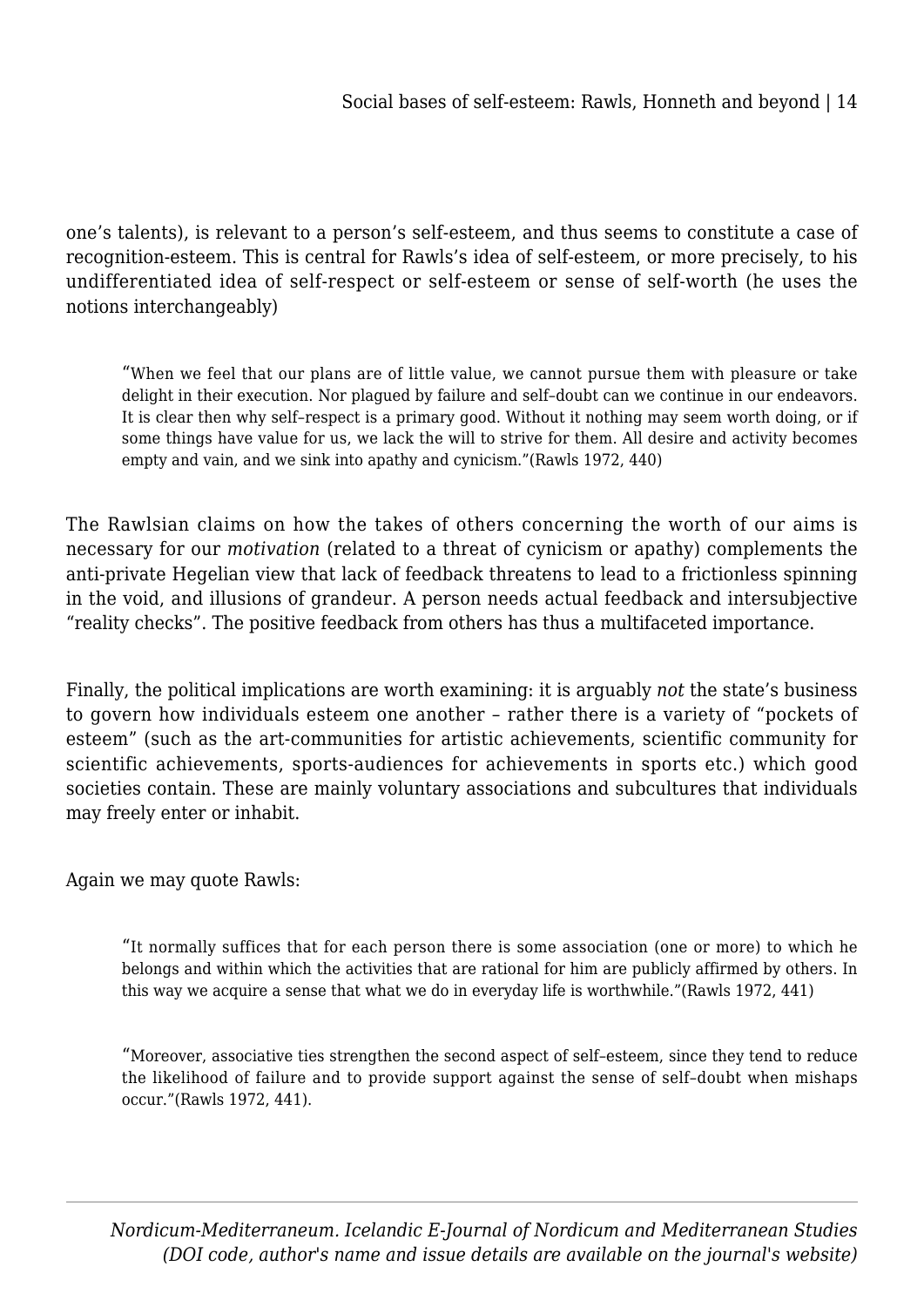"[W]hat is necessary is that there should be for each person at least one community of shared interests to which he belongs and where he finds his endeavors confirmed by his associates."(Rawls 1972, 442)

<span id="page-14-0"></span>This is central to Rawls's idea of "social union of social unions". One may say that the horizontal recognition is to be provided by the associates, and the state or basic structure merely publicly acknowledges the principles. $\frac{18}{10}$  $\frac{18}{10}$  $\frac{18}{10}$  The way to avoid wrong kind of meritocracy is to see to it that merits ought not to translate to general "status" or "rank", but be limited to what I would call *pockets of esteem*.

If someone does not want to achieve, or compete, or prove ourselves, or show to the world, or "leave a trace" or "make a difference", one need not. We can best think of various practices, and standards internal to them, or the various "cities" (Boltanski & Thevenot 2006), as such voluntarily entered spheres. We can quite safely assume that any feasible society will have some such outlets for the desires to excel and get public affirmation for one's achievements. (In a sense, such outlets tame the Fukuyama–type megalothymic pressures; see Laitinen 2006, Fukuyama 1992, O'Neill 1997).

Consider a somewhat Stoic attitude that we should rid ourselves of esteem, evaluation *etc.* altogether. A good society is difference–blind, say. This may be based on a false understanding concerning "inner authenticity" totally divorced from expressions (forcefully criticized by Hegel), but certainly has modern resonance. Any such attempt to rid us of the dependence on the positive opinions of others would be insensitive to the dialogical nature of projects of self–realization.

A liberal view holds that self-realization is a private or communal or associational matter, and the main task of the state or public institutions is to provide the necessary means for the autonomous life of individuals. So, broadly speaking, issues of *respect* concern only the negative rights not to be interfered with or possibly the positive rights to have the resources and capabilities of individuals to pursue projects of self-realization. And at first look, it may seem that private pursuits of self-realization are not a matter of *esteem* either: if people do something that is good for themselves, but not for others, at least there is no obvious ground for gratitude. But a closer look at the nature of self-realization reveals something important that we want to classify as esteem, even though it is of a different kind than the contributory esteem so far.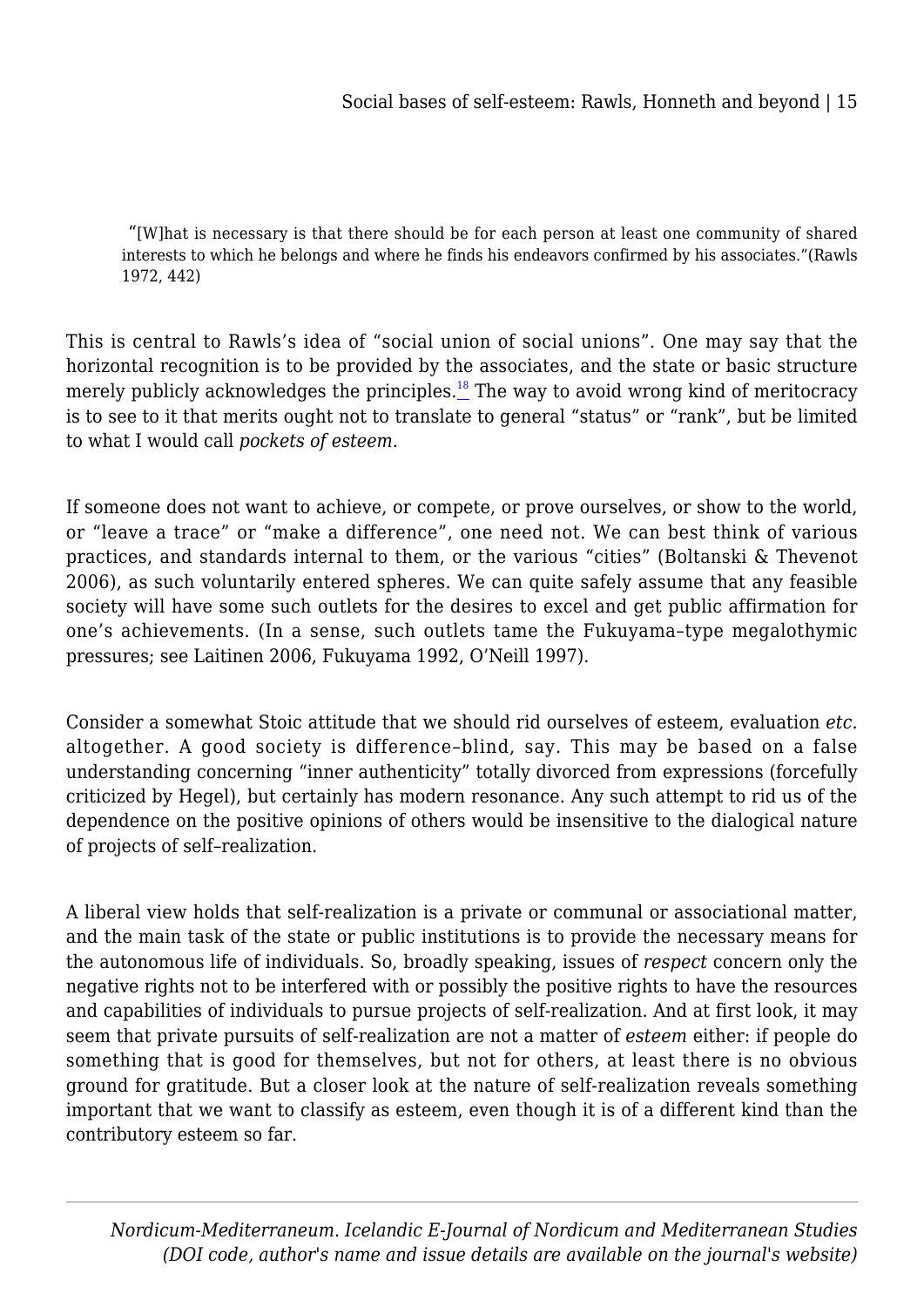The modern idea of pluralistic liberalism is in a one sense friendly and in another sense hostile towards the idea of self-realizational esteem, especially in its perfectionistic variant. It is friendly in encouraging people to have experiments in life (Mill), to find the aims and goals that they feel at home with. There is a vast plurality of aims and goals through which such processes of self–realization can take place. But in another sense, pluralistic liberalism sees the "perfectionism" of assessing and evaluating people's achievements as downright dangerous. Why not rather affirm everyone's worth as unique individuals independently of their achievements? And should not the state remain neutral as to what is admirable self–realization and what is not?

Both intuitions have a valid core: indeed, everyone's worth ought to be affirmed independently, so that esteem is not meant to replace universal respect or unconditional love. And indeed, perhaps it is not the state's business to govern how individuals esteem one another – rather there is a variety of "pockets of esteem" (such as the art-communities for artistic achievements, scientific community for scientific achievements, sports-audiences for achievements in sports etc.)

There are "pockets of esteem" many of which we enter into voluntarily. If we do not want to achieve, or compete, or prove ourselves, or show to the world, or "leave a trace" or "make a difference", we need not. We can best think of various practices, and standards internal to them, or the various "cities" (Boltanski & Thevenot), as such voluntarily entered spheres. We can quite safely assume that any feasible society will have some such outlets for the desires to excel and get public affirmation for one's achievements.

But what about outside such "pockets of esteem"? Perhaps the idea is that in the context of early education, as pupils or students, we are given tasks, and our progress is measured, and often given grades, and the tasks are over when we've become responsible adults. From then onwards, it is up to us. Educators are in the special position to instruct, criticize, grade and evaluate. But there is something paternalistic in evaluations on how individuals live their daily lives (even in adequate evaluations), at least by strangers. It seems that for adults, the idea of sharing one's life with someone brings with it a position to criticize it, personally: it is the friend's business to evaluate, but it would be impermissible for a stranger to do so. Of course, artists and social critics are at the liberty to criticize a way of life, but that is not to be taken personally.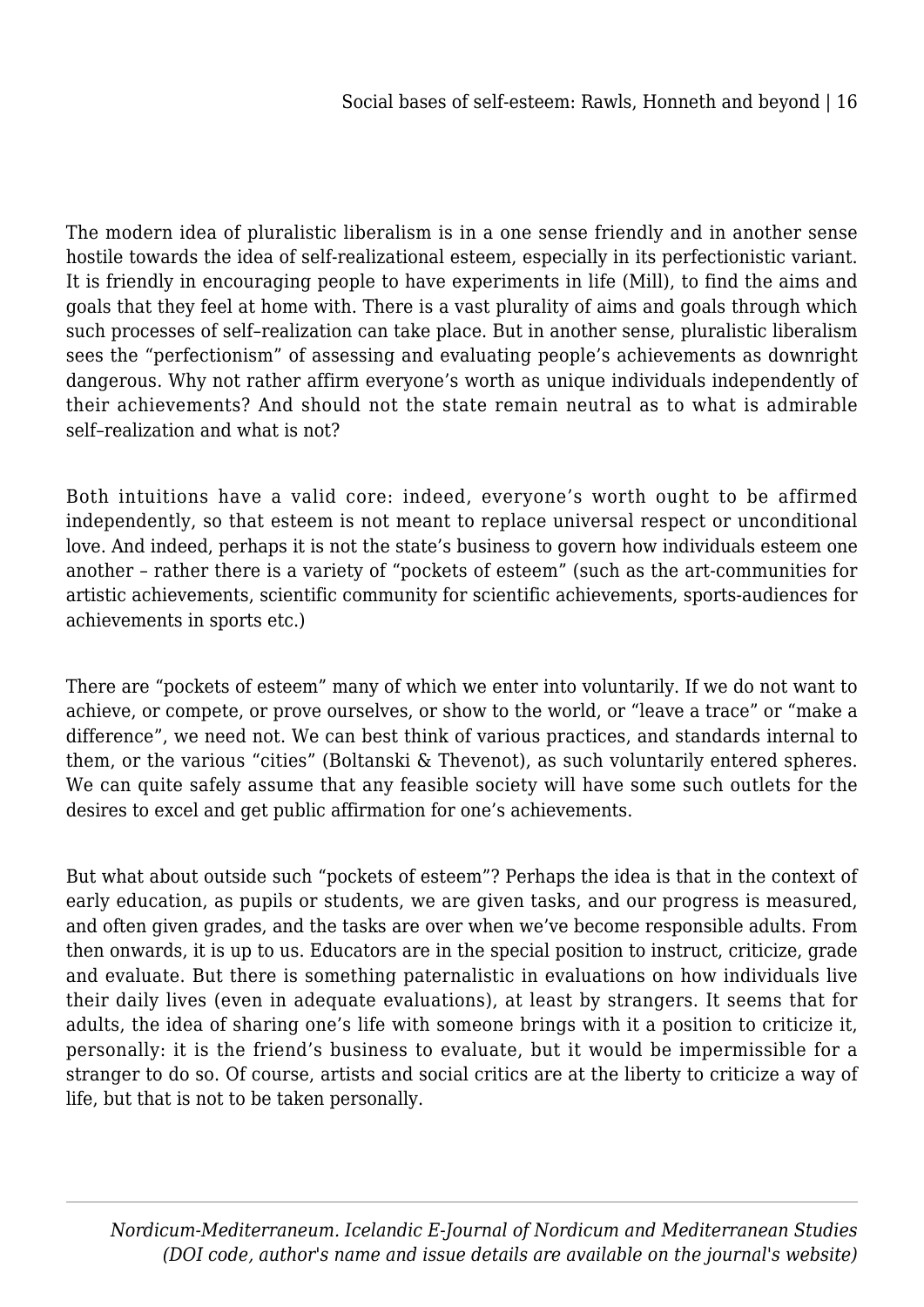However, some pockets are inescapable: moral and legal obligations, responsibilities and violations are one thing, with specific patterns for retribution and restoration. Those are not *optional,* whether we like it or not. Implicit in the Hegelian idea of *Sittlichkeit* is the idea of moral and legal culture which shapes emotional responses to wrongdoing. Contributions to the common good, via paying our taxes, and contributing to our daily jobs, perhaps doing a civil service, leave room for choices, but there may be obligation to contribute (according to one's skills) in some ways, and when the overall situation is bad, in some specific ways (say, joining the army during war). Democratic citizenship may well entail obligations to participate collective self-rule and try to do our shares.<sup>[19](#page-37-0)</sup>

## <span id="page-16-0"></span>7. **Conclusion**

Much more would of course have to be said about the nature of self-esteem, self-respect and self-love, as well as about different varieties of esteem and self-esteem, but I hope the reflections above have made a couple of theses plausible: first, that the concept of social bases of self-respect (and self-esteem and self-concern) is wider than social respect (and social esteem and concern), in ways which may affect issues of just distribution. Second, that the three concepts of esteem and self-esteem are normatively very different, related for example to the norms of universality (the norm against stigmatization), publicity (contributions to the social good) and standards of excellence intrinsic to individual practices, associations and the unity of one's life (the goal of self-realization). But further, I hope the paper has gone at least some distance towards showing how in these contexts of esteem the three challenges mentioned above can be met.

# **Bibliography**

Boltanski, Luc & Laurent Thevenot (2006). *On Justification: The Economies of Worth.* Princeton: Princeton University Press.

Brennan, Geoffrey & Philip Pettit (2004). *The Economy of Esteem: An Essay on Civil and Political Society*. Oxford University Press: Oxford.

Deranty, Jean-Philippe (2009). *Beyond Communication. A Critical Study of Axel Honneth's Social Philosophy.* Brill.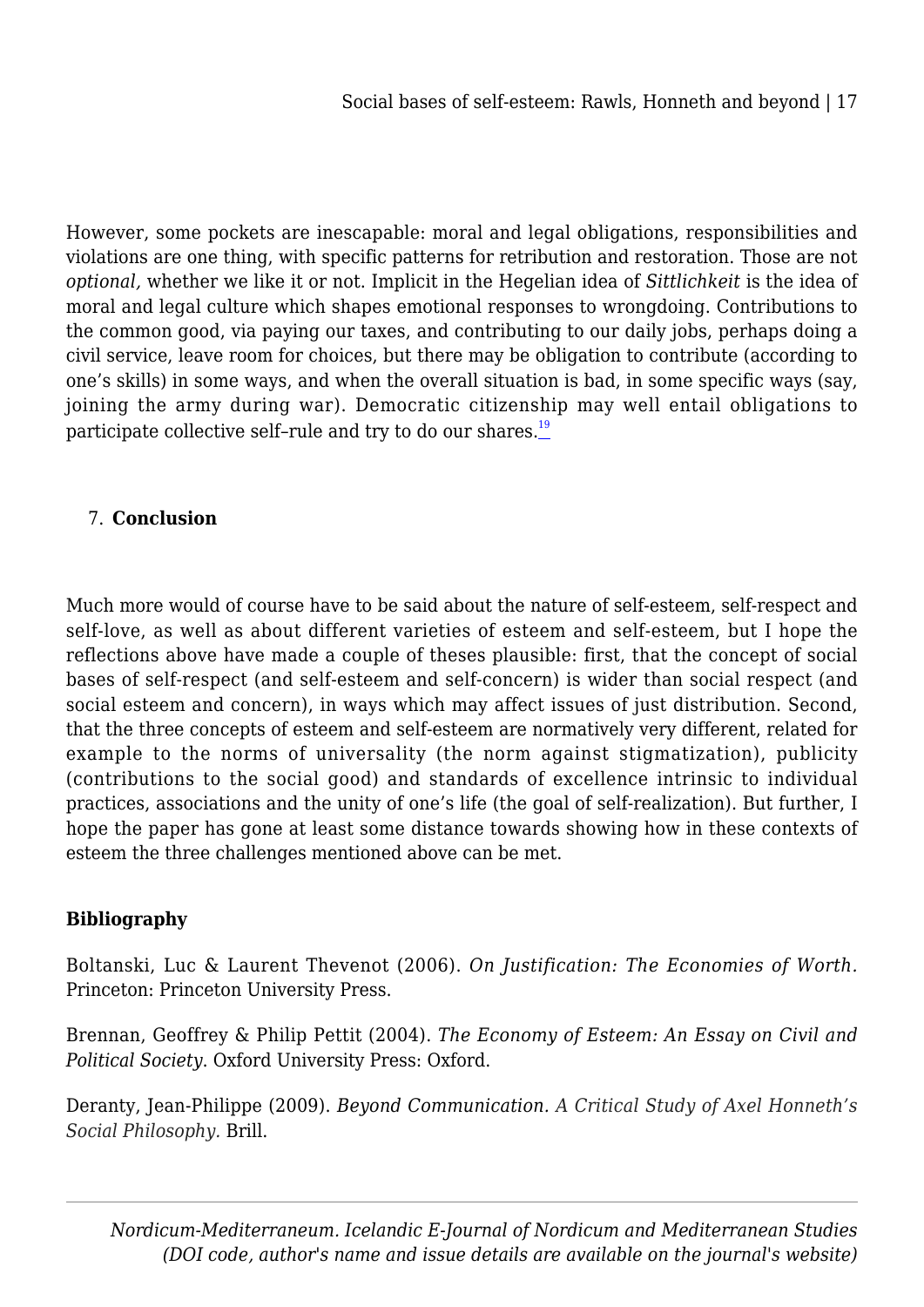[Doppelt](http://philpapers.org/s/Gerald%20Doppelt), Gerald (2009). "[The Place of Self-Respect in a Theory of Justice,"](http://www.informaworld.com/smpp/ftinterface~db=all~content=a910426622~fulltext=713240930) *Inquiry* 52 (2):127 – 154.

Feinberg, Joel (1973). *Social Philosophy.* Prentice-Hall.

Feinberg, Joel (1984). *Offence to Others.* New York: Oxford UP.

Ferkany, Matt (2009). "Recognition, Attachment, and the Social Bases of Self-Worth", Southern Journal of Philosophy 47 (3):263-283.

Fraser, Nancy and Honneth, Axel (2003). *Redistribution or Recognition? A Political-Philosophical Exchange.* Verso.

Fukuyama, Francis (1992). *The End of History and the Last Man*. New York: The Free Press.

Hardimon, Michael (1994). *Hegel's Social Philosophy: The Project of Reconciliation*. Cambridge.

Hegel G.W.F. (1977). *The Phenomenology of Spirit.* Oxford: Oxford UP.

Hegel G.W.F. (1991). *Encyclopaedia Logic.* Indianapolis: Hackett.

Hegel G.W.F. (1991). *Elements of the Philosophy of Right.* Cambridge: Cambridge UP.

Honneth, Axel (1995). *The Struggle for Recognition*. *The Moral Grammar of Social Conflicts*. Cambridge: Polity Press.

Honneth, Axel (2002). "Grounding Recognition: A Rejoinder to Critical Questions", *Inquiry* vol 45, no 4, 499-520.

[Honneth,](http://philpapers.org/s/Axel%20Honneth) Axel (2007). *[Disrespect: The Normative Foundations of Critical Theory.](http://books.google.com/books?id=IBZ9_AX8LLsC&printsec=front_cover)* Polity Press.

Ikäheimo, Heikki (2002). "On the Genus and Species of Recognition", *Inquiry*, 45:4. 447-462.

Ikäheimo, Heikki & Laitinen, Arto (2007). "Analyzing Recognition: Identification, Acknowledgement and Recognitive Attitudes towards Persons", in Bert van den Brink and David Owen (eds.), *Recognition and Power*. Cambridge University Press, 33–56.

Ikäheimo, Heikki & Laitinen, Arto (2010). "Esteem for Contributions to the common good: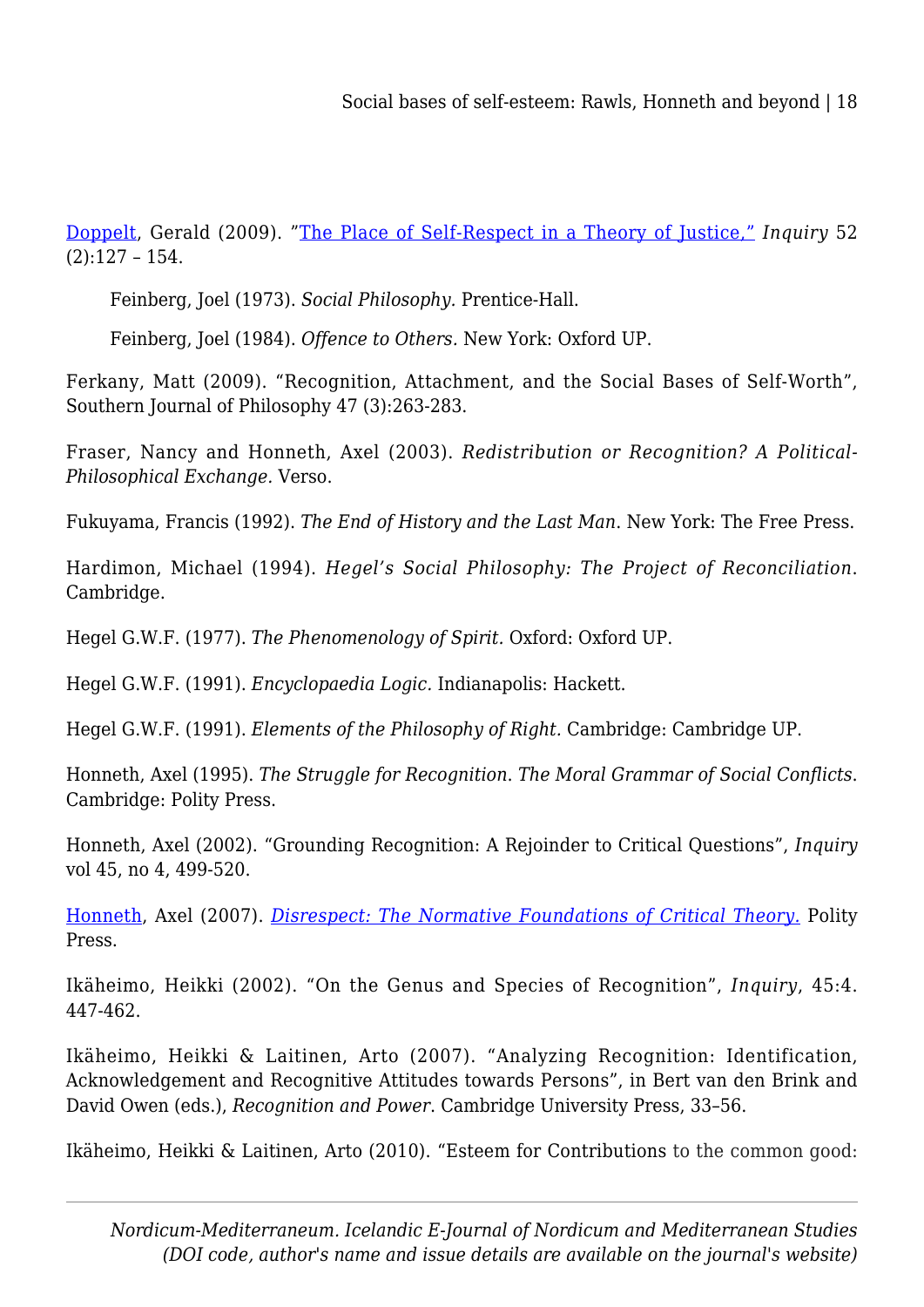The role of personifying attitudes and instrumental value" in Michel Seymour (ed.) *The Plural States of Recognition*, Basingstoke, Palgrave, 98-121.

Johnston, David (2011) A Brief History of Justice, Wiley-Blackwell.

Jones, Peter (2006). "Equality, Recognition and Difference", *Critical Review of International Social and Political Philosophy*. 9:1.

[Lægaard](http://philpapers.org/s/Sune%20lægaard), Sune (2005). "[On the Prospects for a Liberal Theory of Recognition,"](http://www.springerlink.com/content/97527p1h68606021/fulltext.pdf) *Res Publica* 11 (4).

Laitinen, Arto (2002). "Interpersonal Recognition – a Response to Value or a Precondition of Personhood?". *Inquiry* 45: 4, 463-478.

Laitinen, Arto (2003). "Social Equality, Recognition and Preconditions of Good Life" in *Social Inequality Today*. Michael Fine, Paul Henman and Nicholas Smith (Eds.) CRSI, Macquarie University, Australia, 1-26.

Laitinen, Arto (2006). "Interpersonal Recognition and Responsiveness to Relevant Differences", *Critical Review of International Social and Political Philosophy*. 9:1, 47–70.

[van Leeuwen](http://philpapers.org/s/Bart%20van%20Leeuwen), Bart (2007). "[A Formal Recognition of Social Attachments: Expanding Axel](http://www.informaworld.com/smpp/ftinterface~content=a776139436~fulltext=713240930) [Honneth's Theory of Recognition,"](http://www.informaworld.com/smpp/ftinterface~content=a776139436~fulltext=713240930) *Inquiry* 50 (2):180 – 205.

MacIntyre, Alasdair (1985) *After Virtue*, 2<sup>nd</sup> ed. Ducksworth.

MacIntyre, Alasdair (1999) *Dependent Rational Animals: Why Human Beings Need the Virtues*. Chicago: Open Court.

Maslow, Abraham H. (1943) "A Theory of Human Motivation", in *Psychological Review*, 50, 370-396.

Maslow, Abraham H. (1970) *Motivation and Personality*, 2<sup>nd</sup> ed. New York: Harper & Row.

Mason, Andrew (2006) *Levelling the Playing Field*. Oxford UP.

[Middleton](http://philpapers.org/s/David%20Middleton), David (2006). "[Three Types of Self-Respect".](http://www.springerlink.com/content/6m87767252768p80/fulltext.pdf) *Res Publica* 12 (1).

Nagel, Thomas (1998) "Concealment and Exposure", in *Philosophy & Public Affairs*, 27:1, 3-30.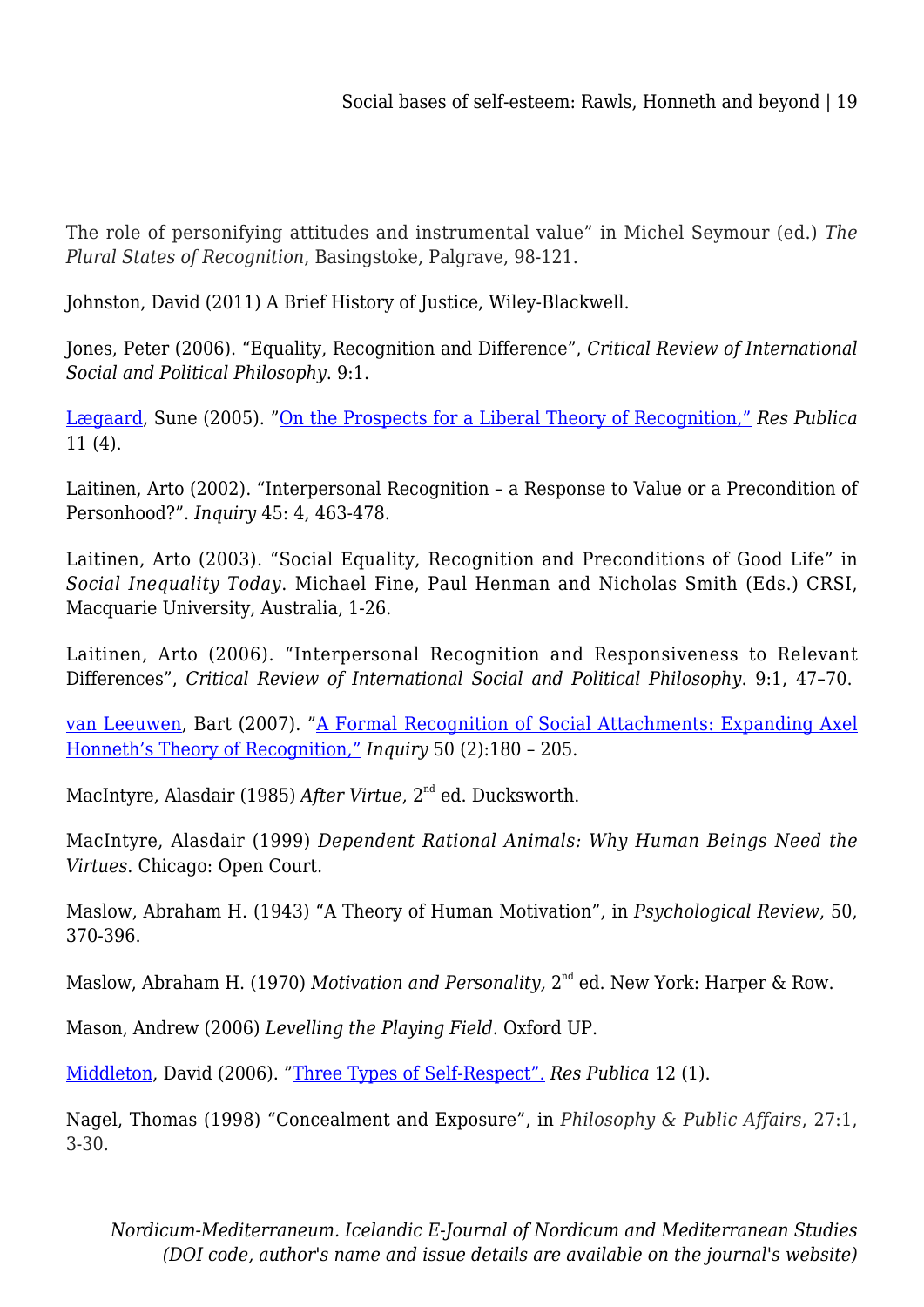Nussbaum, Martha (2006) *Frontiers of Justice.* Harvard.

O'Neill, John (1997). "Hegel against Fukuyama", *Politics,* 17(3), 191-6).

Rawls, John (1972). *A Theory of Justice*. Oxford: Oxford.

Raz, Joseph (1986). *The Morality of Freedom*. Oxford: Clarendon Press.

Ricoeur, Paul (2005). *The Course of Recognition.* Cambridge, Mass.: Harvard UP

Sen, Amartya (2010). *The Idea of Justice.* Harvard UP Belknap Press.

Smith, Adam (1776). *An Inquiry into the Nature and Causes of the Wealth of Nations*.

Schwarz, Eva (2010). "Selfhood and Self-Esteem. A Phenomenological Critique of an Educational and Psychologhical Concept", *Coactivity* 18:3.

Taylor, Charles (1992). *Multiculturalism and "The Politics of Recognition".* A. Gutmann, ed. Princeton: Princeton.

Vlastos, Gregory (1962). "Justice and Equality", in *Social Justice*. R. B. Brandt ed. Englewood Cliffs: Prentice-Hall, 31-72.

Walzer, Michael (1983). *Spheres of Justice*. New York: Basic Books.

Wildt, Andreas (2007) "Solidarität als Strukturbegriff politisch-sozialer Gerechtigkeit," *Jahrbuch für Christliche Sozialwissenschaften*, bd.48.

## **Endnotes**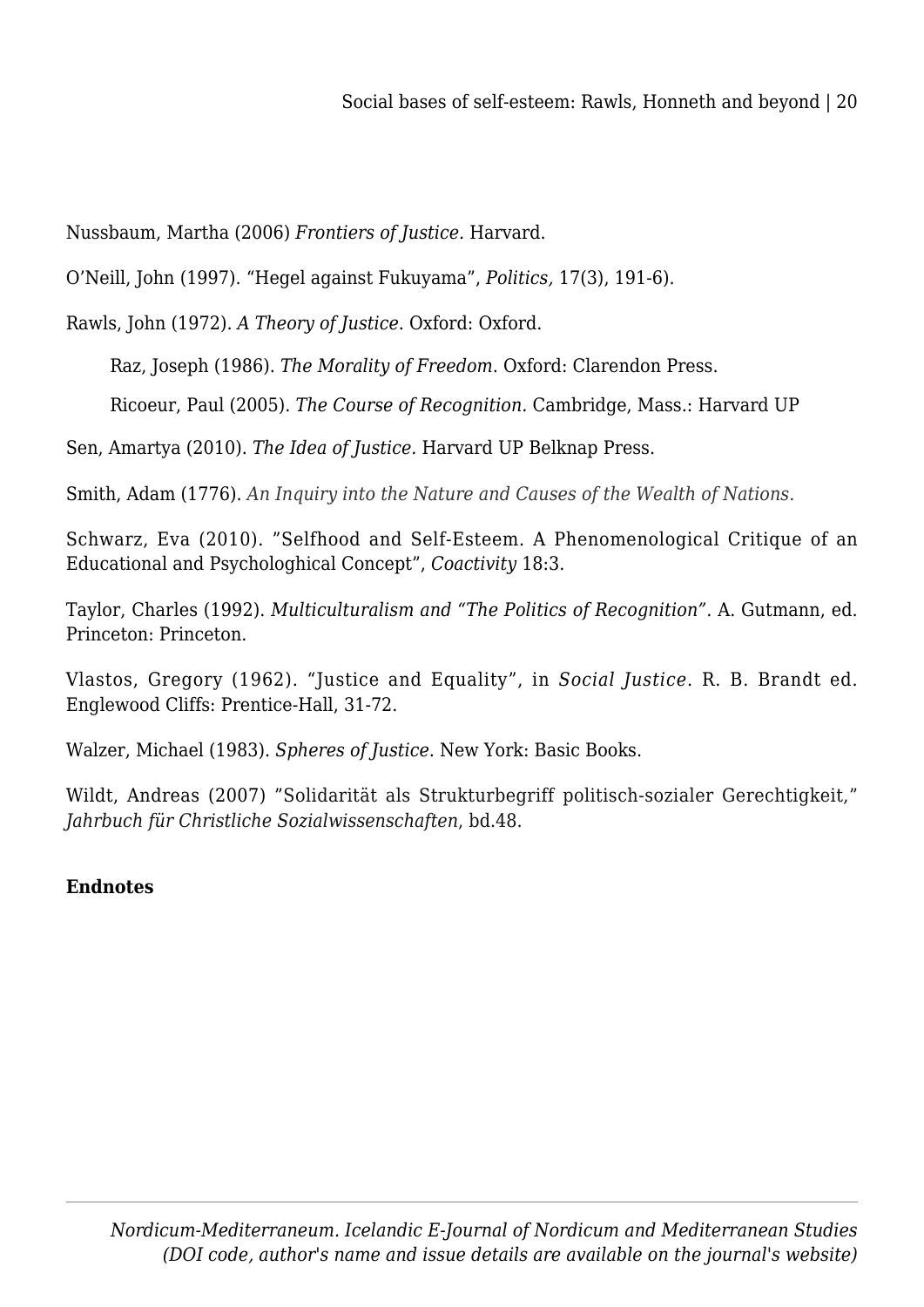<span id="page-20-0"></span>[1](#page-0-0) - For critical discussions, see e.g. Doppelt 2009; Middleton 2006, van Leeuwn 2007, Laegaard 2006, Ferkany 2009.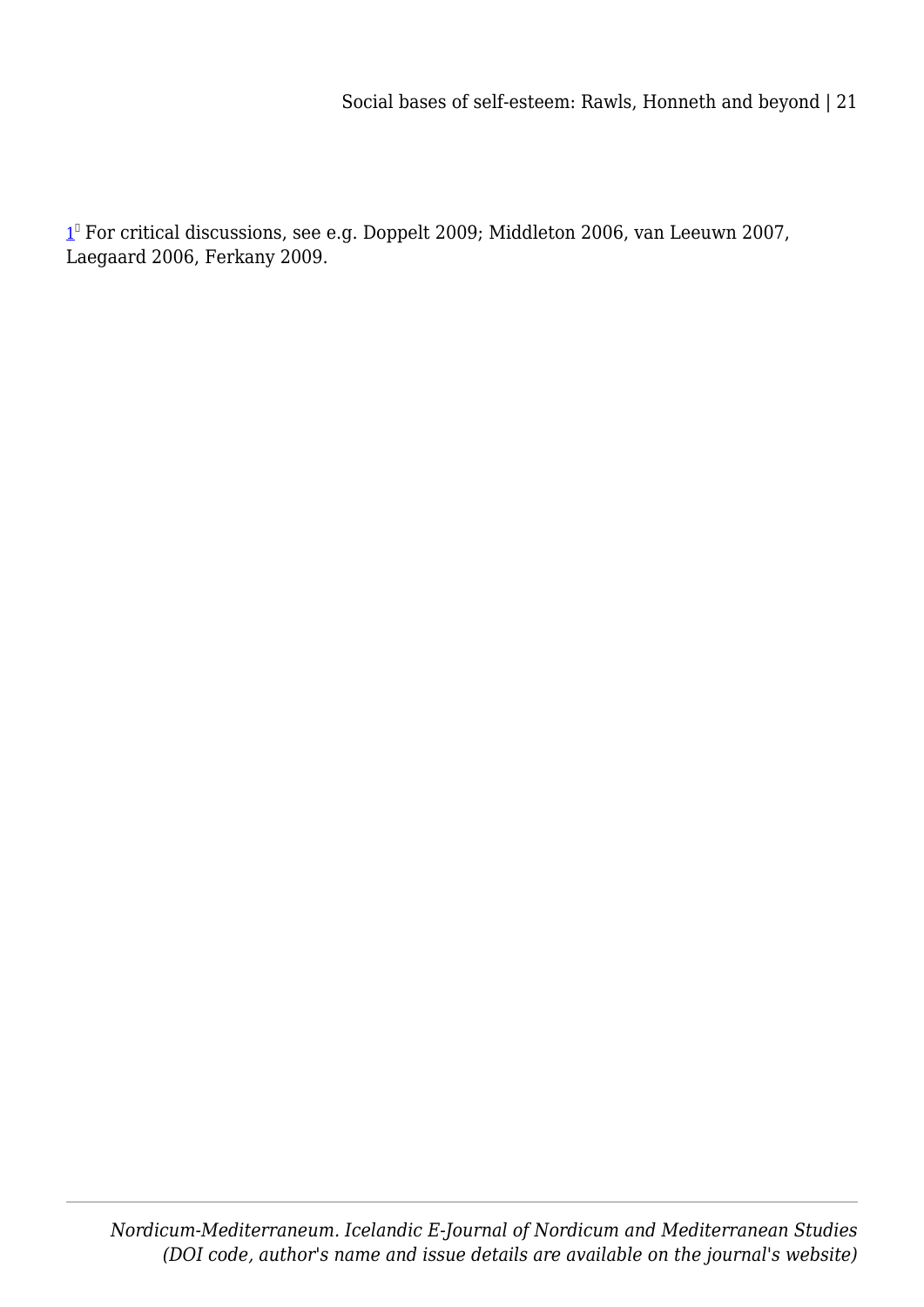<span id="page-21-0"></span> $2^\mathbb{D}$  $2^\mathbb{D}$  See Ferkany 2009 for a defence of the liberal idea that societal recognition is not needed for sense of self-worth, as long as social recognition is available; and Doppelt 2009 for an argument on how to best understand the relevant kind of self-respect and its bases.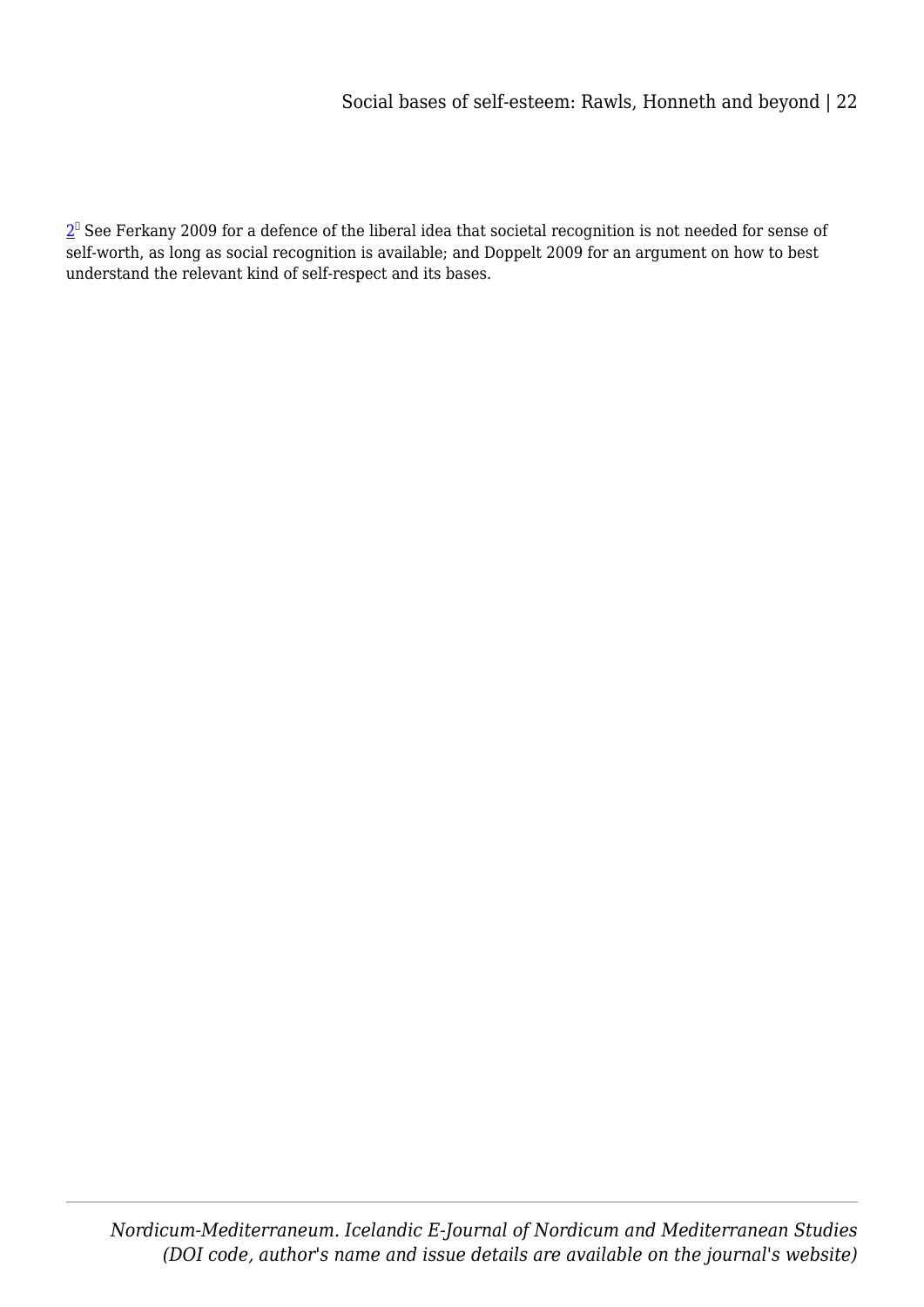<span id="page-22-0"></span> $\mathbf{3}^\text{\tiny{\texttt{I}}}$  $\mathbf{3}^\text{\tiny{\texttt{I}}}$  $\mathbf{3}^\text{\tiny{\texttt{I}}}$  Note that the relevant commodities typically have direct use and exchange value as well as "status-value", so a good society will in fact distribute three things (useful goods; social bases of self-esteem, and actual esteem constituting status) – and the principles of distribution of one and the same thing may point to different directions when considered as use-value or status-value.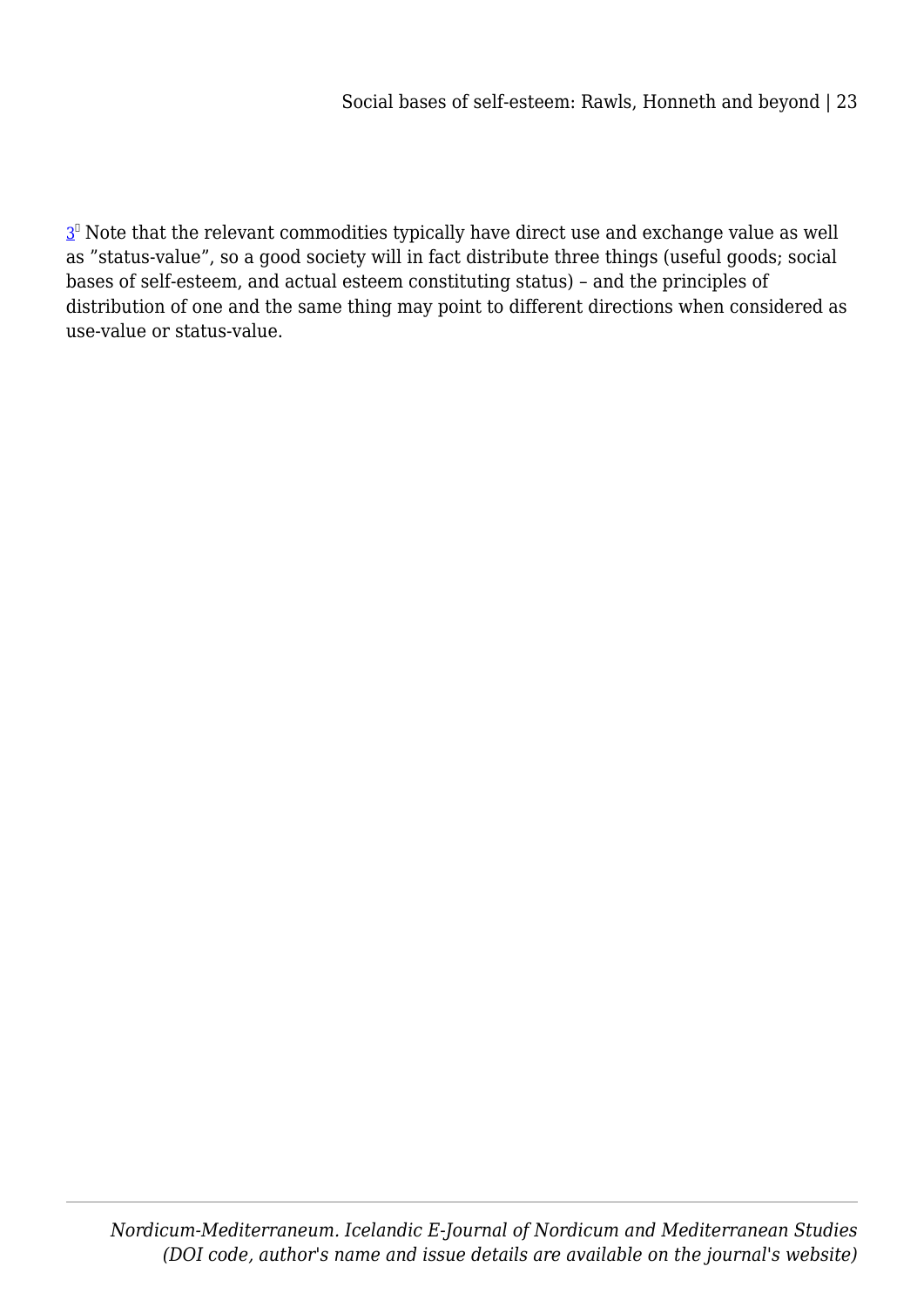<span id="page-23-0"></span> $\frac{4}{10}$  $\frac{4}{10}$  $\frac{4}{10}$  I have discussed these elsewhere, see e.g. Laitinen 2002.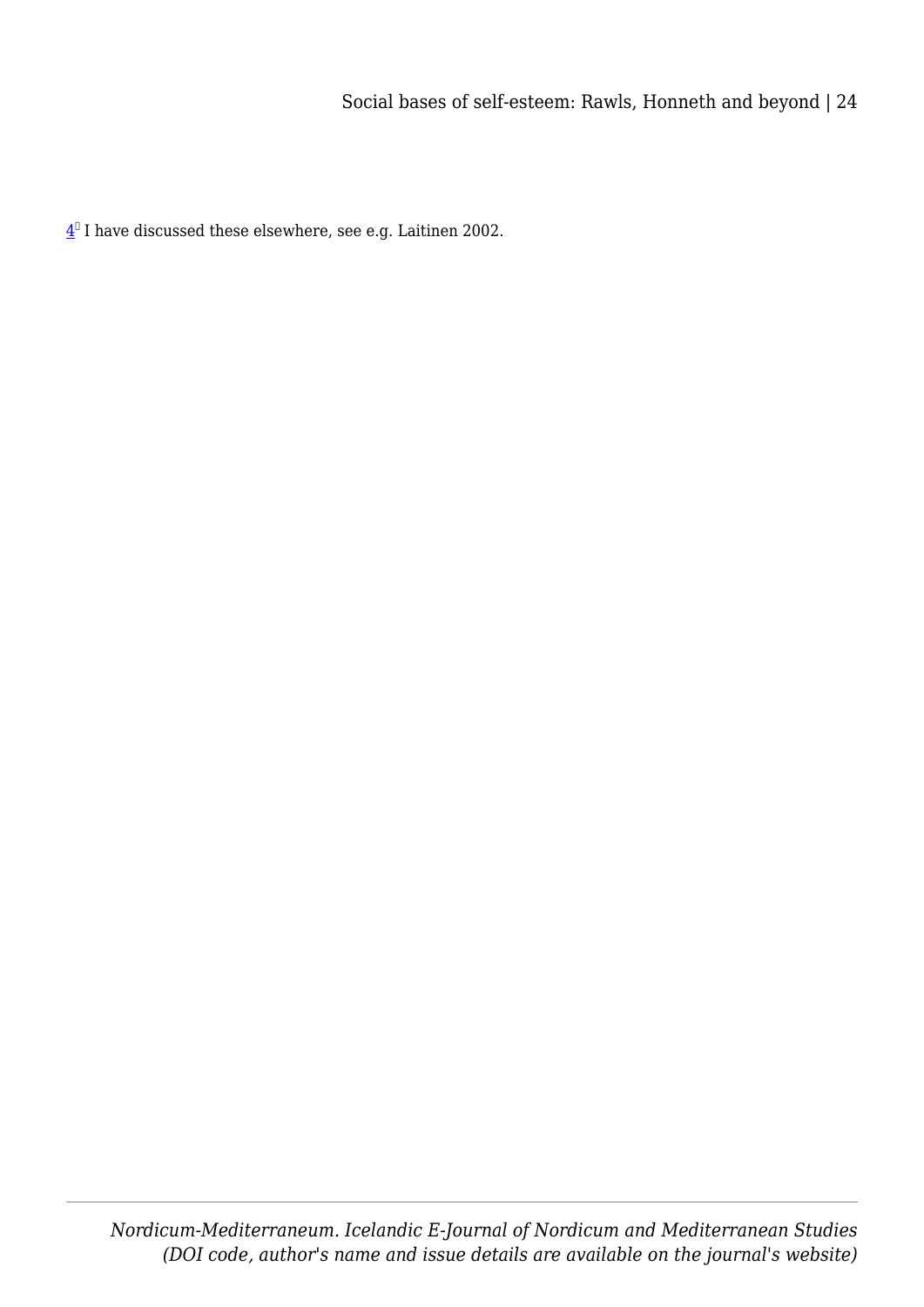<span id="page-24-0"></span> $5^{\text{\tiny{\textup{0}}}}$  $5^{\text{\tiny{\textup{0}}}}$  In a sense the relation is more complex – also politics of difference is egalitarian in some sense, as Honneth and Taylor point out. The principles of due esteem are universalistic unlike patterns of love (which do contain references to singled out individuals), but these universalistic principles leave room for the relevance of particular features from which the universalistic mutual respect abstracts from. I thank Marek Hrubec for posing the question about this point.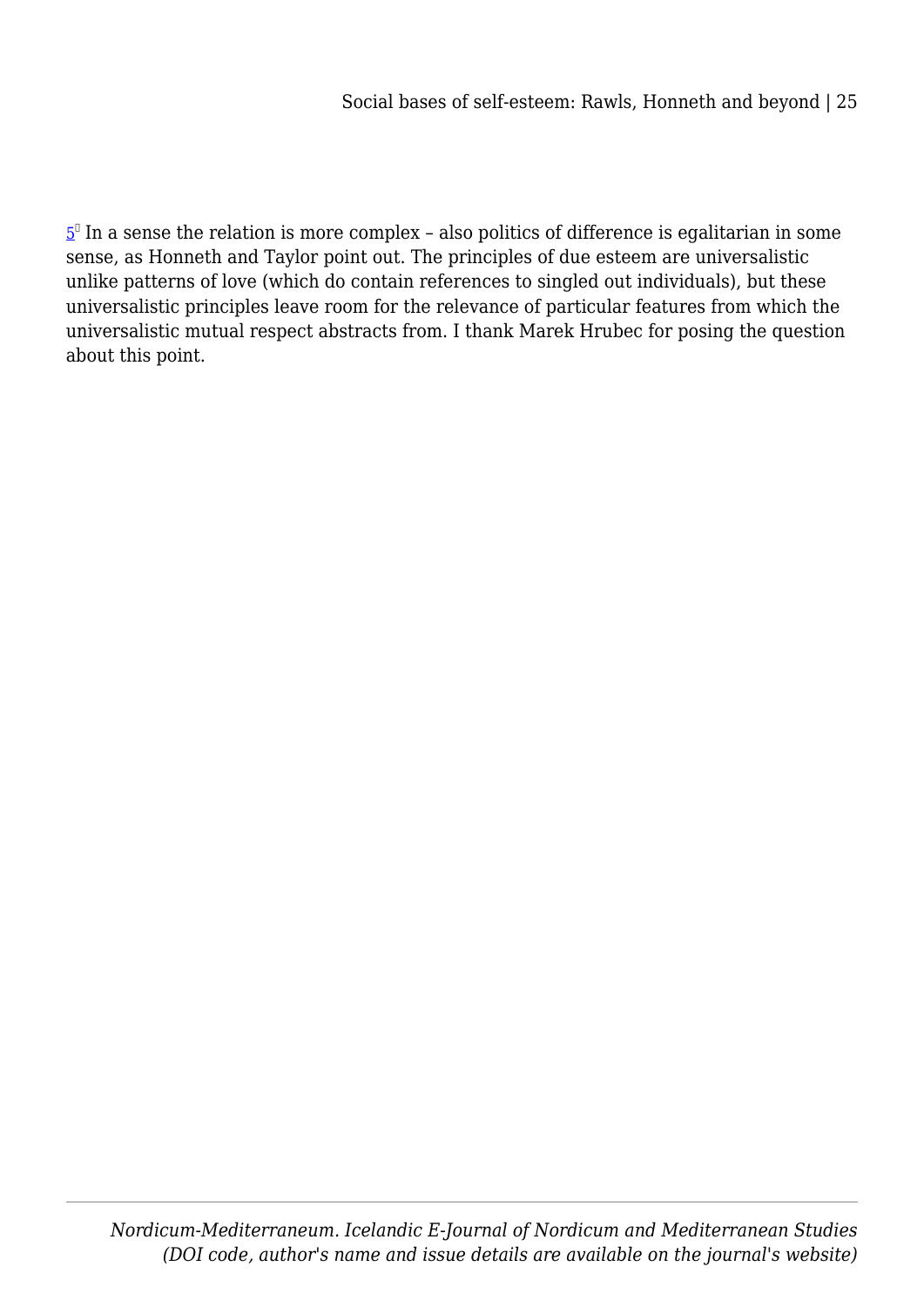<span id="page-25-0"></span> $\underline{6}^{\text{\tiny{I}}}$  $\underline{6}^{\text{\tiny{I}}}$  $\underline{6}^{\text{\tiny{I}}}$  Rawls starts from the idea of society as a scheme of cooperation between free and equal citizens; and not a value-community. One could in light of Sen's and Nussbaum's and MacIntyre's criticisms start from the idea of dependent capable rational animals, whose society has inbuilt elements of universal care and not only universal respect built in. Disabled, young and old are *full* members of society from the get go, and justice concerns not only fruits of cooperation but concern for basic needs. See e.g. Nussbaum: *Frontiers of Justice*.

<span id="page-25-1"></span> $\mathbf{Z}^{\square}$  Here the distinction between issues covered by the cooperative scheme where the distribution of tasks, rights, burdens, benefits, ought to be fair, and the issues not so covered, is central.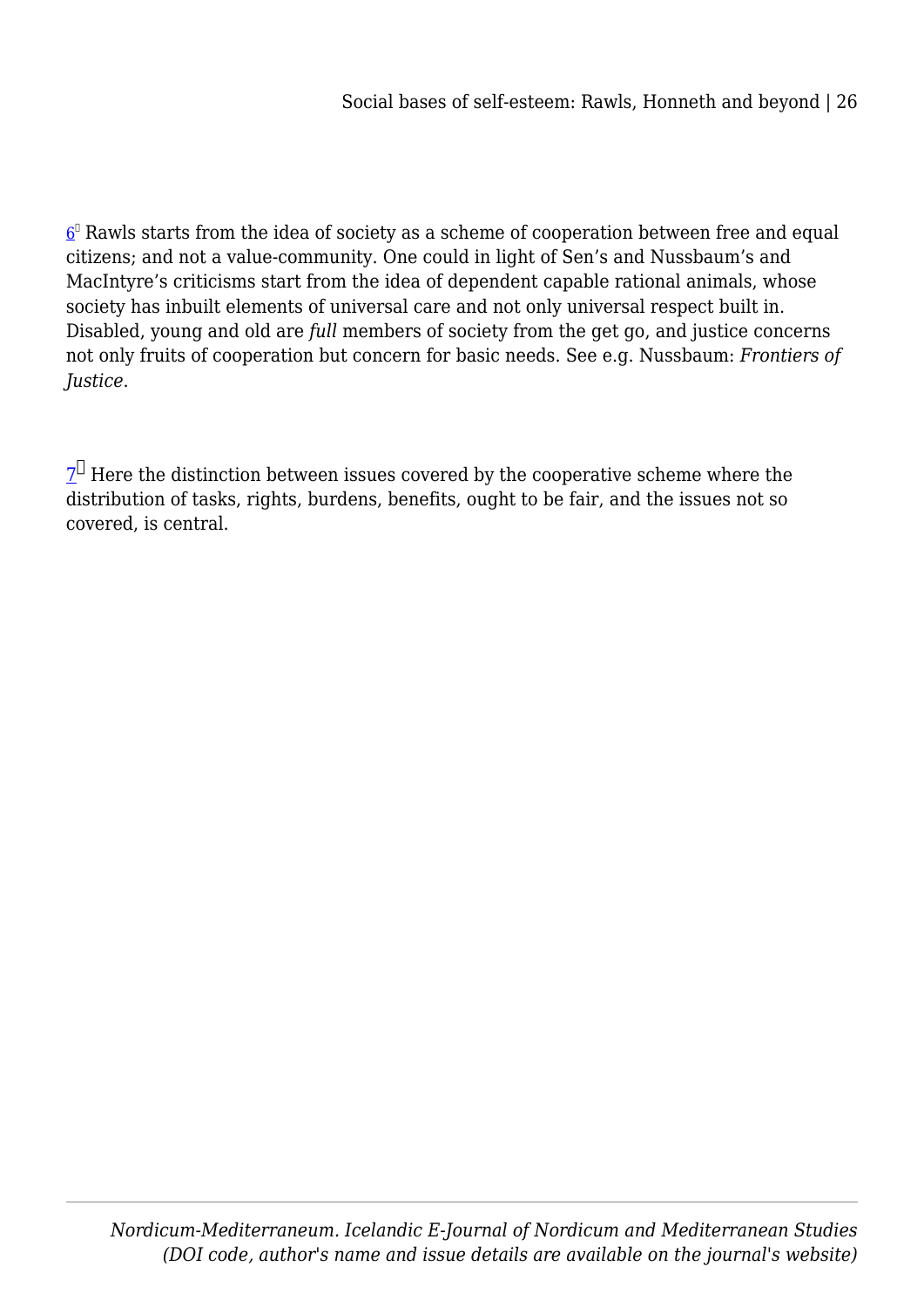<span id="page-26-0"></span><u>[8](#page-6-0)</u>ª See Honneth, Mead, Durkheim, Ikäheimo, Rawls.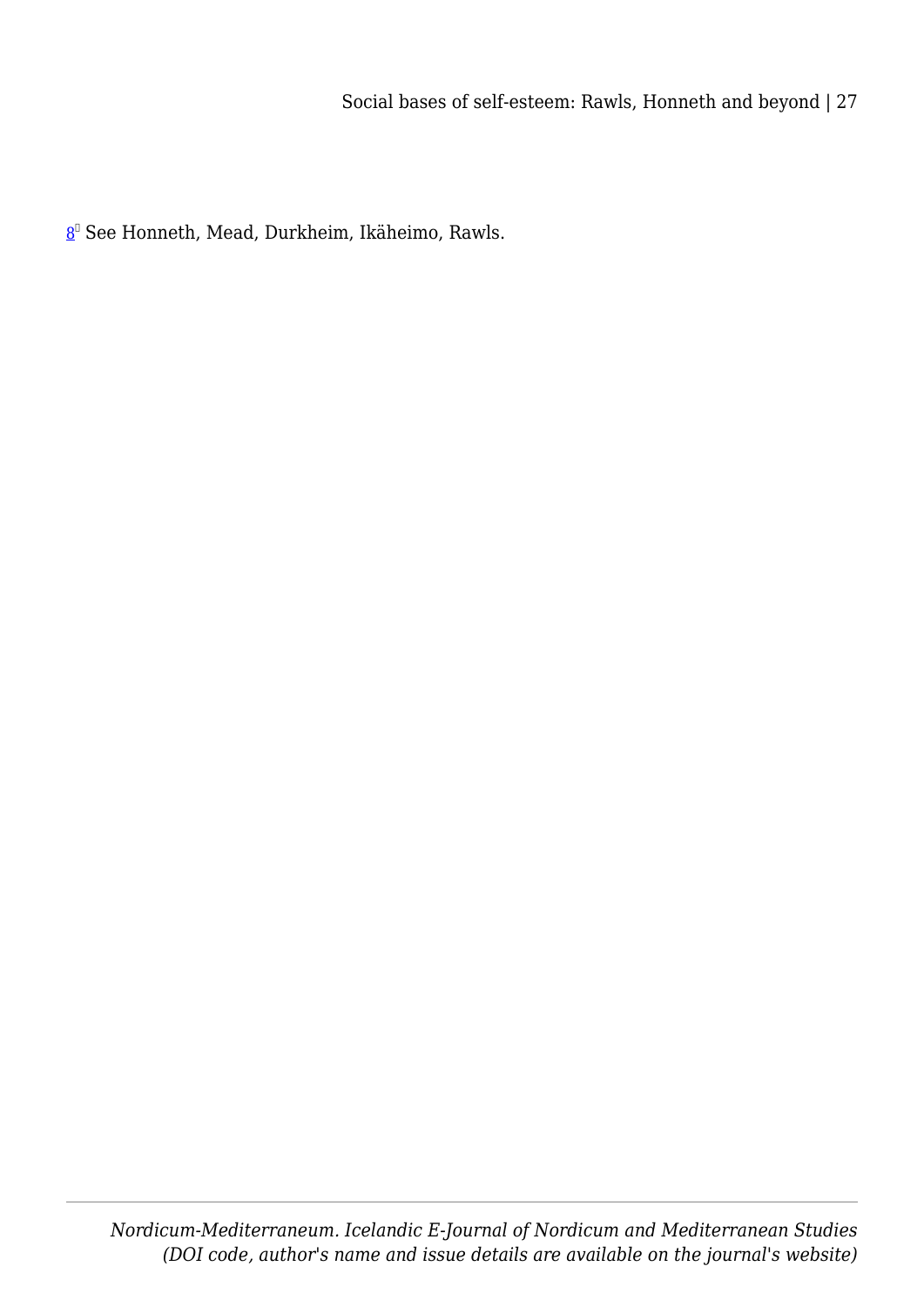<span id="page-27-0"></span> $\underline{9}^{\text{\tiny{I}}}$  $\underline{9}^{\text{\tiny{I}}}$  $\underline{9}^{\text{\tiny{I}}}$  see Johnston's new book (2011) on the history of justice, the chapter on "social justice" on Spencer, for further discussion on contributions. See also Feinberg's classic *Social Philosophy*.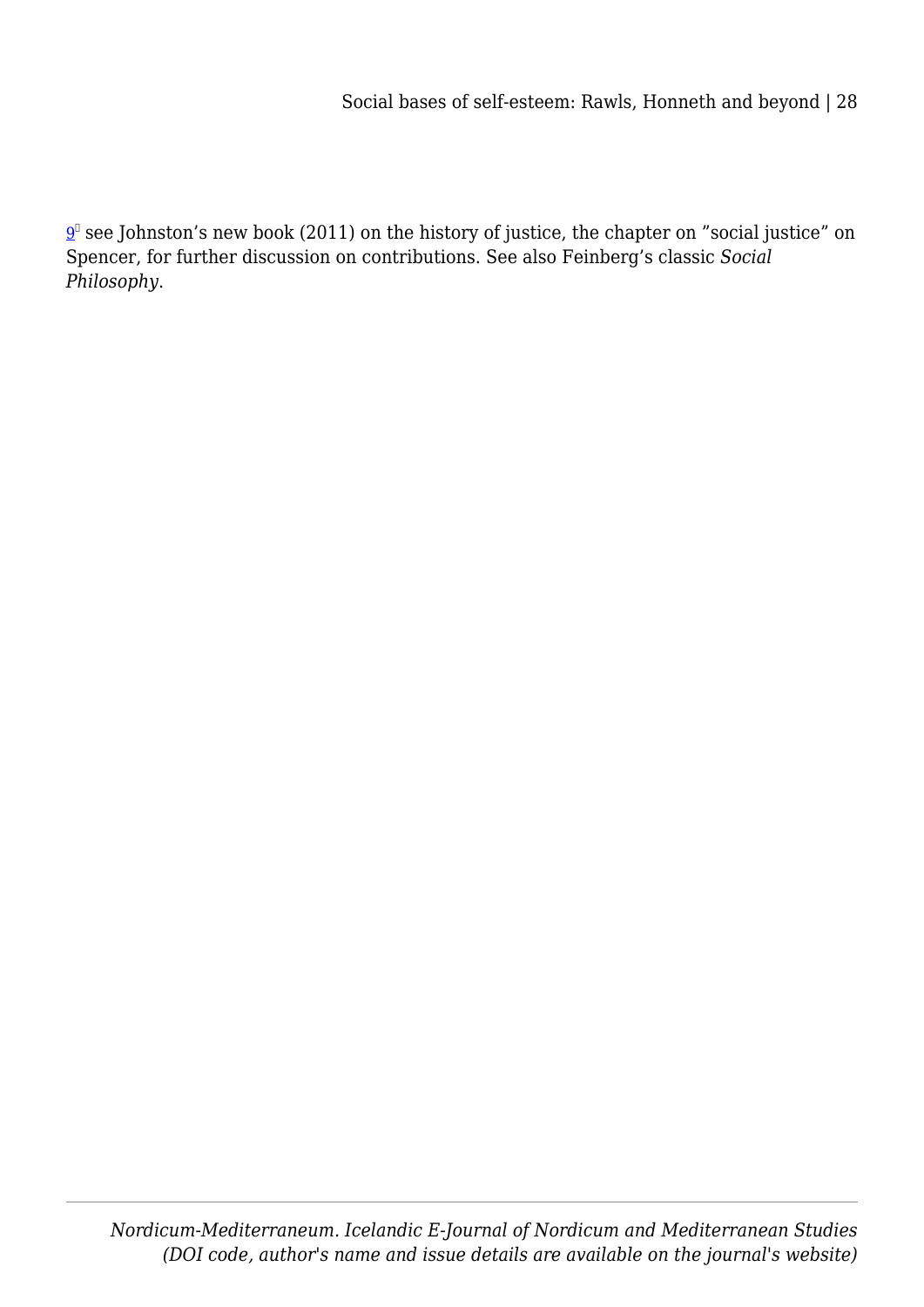<span id="page-28-0"></span>[10](#page-7-0)<sup>°</sup> A *fourth* case would concern positive esteem for cultural groups, understood as ways of life (Taylor 1992). I agree with those who have pointed out that recognition of cultural differences is first and foremost a matter of respecting individuals' right to have the cultural conditions for satisfactory life met (Kymlicka; Jones 2006; Laitinen 2006). Possibly no esteem, no positive judgement concerning the merits of cultures is needed for that – all that is needed is that the cultures are morally tolerable and perhaps tolerant towards others. The kind of positive esteem may be optional, and it may be a source of social discord. Nonetheless, I think that it is conceptually possible to compare cultures, but it is not clear what the point is – related to Durkheim's mechanical solidarity perhaps. Conceptually, the feedback is "esteem" when it is of the right kind to contribute to self–esteem.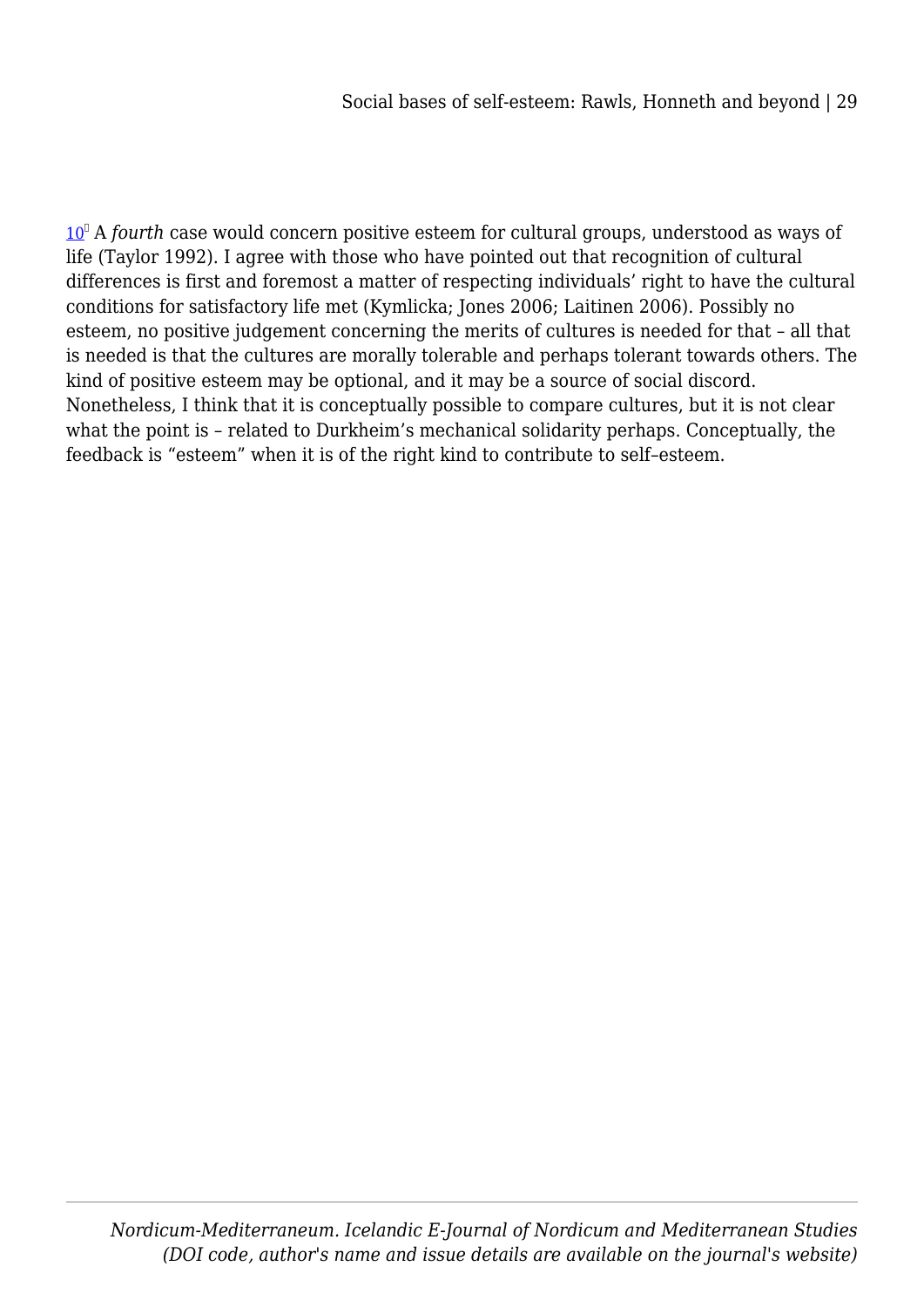<span id="page-29-0"></span> $11^{\circ}$  $11^{\circ}$  The terms growth need and deficiency need come from Maslow.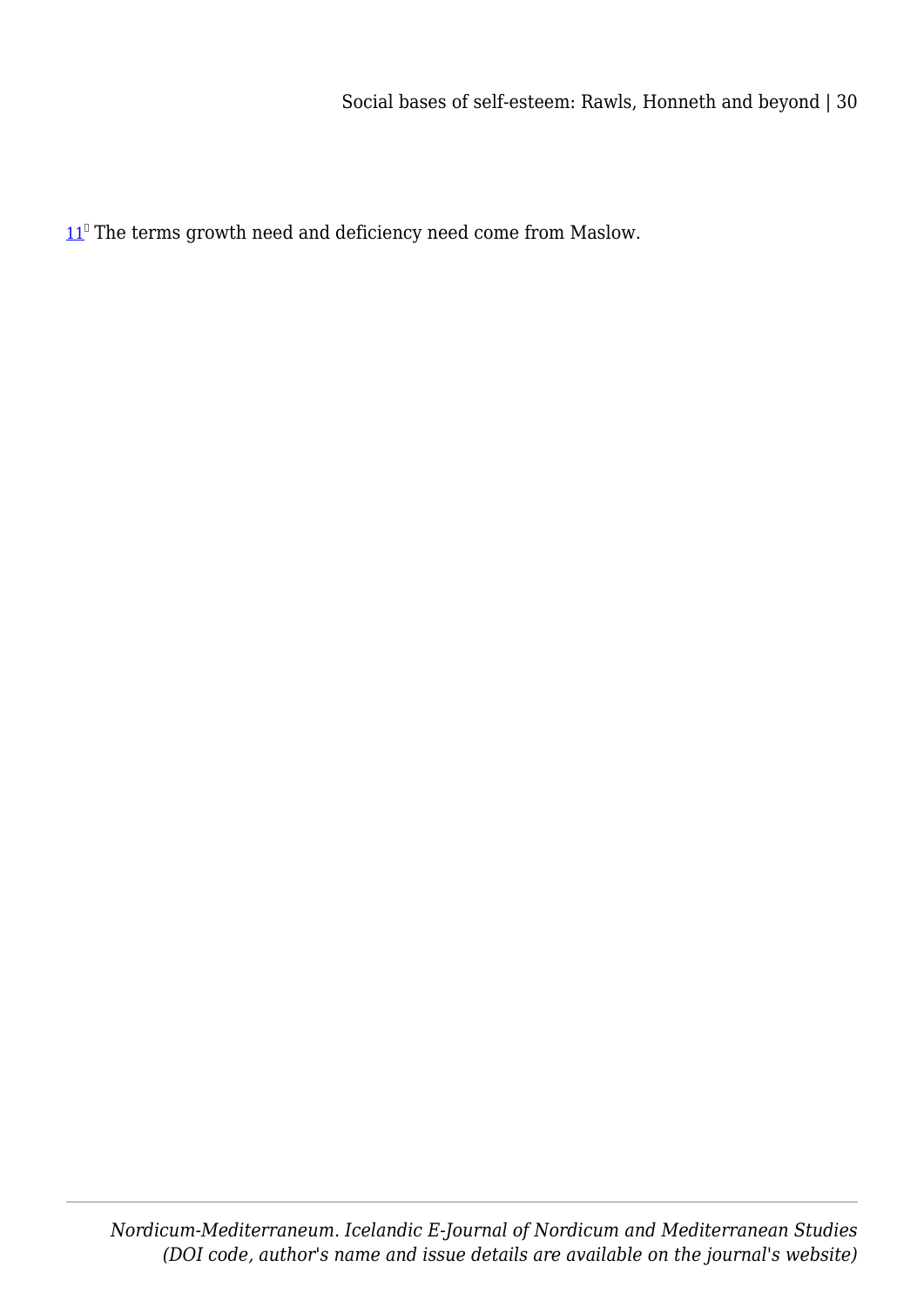<span id="page-30-0"></span> $12^{\circ}$  $12^{\circ}$  A further question is what exactly is wrong with, say, being dirty and smelly in public. It is easy to say what's wrong with a society which forces people to live without adequate housing or hygiene opportunities, but it is harder to analyse what exactly is bad about being perceived to be dirty. For various lines of analysis, see Smith, Feinberg 1984 and Nagel 1998.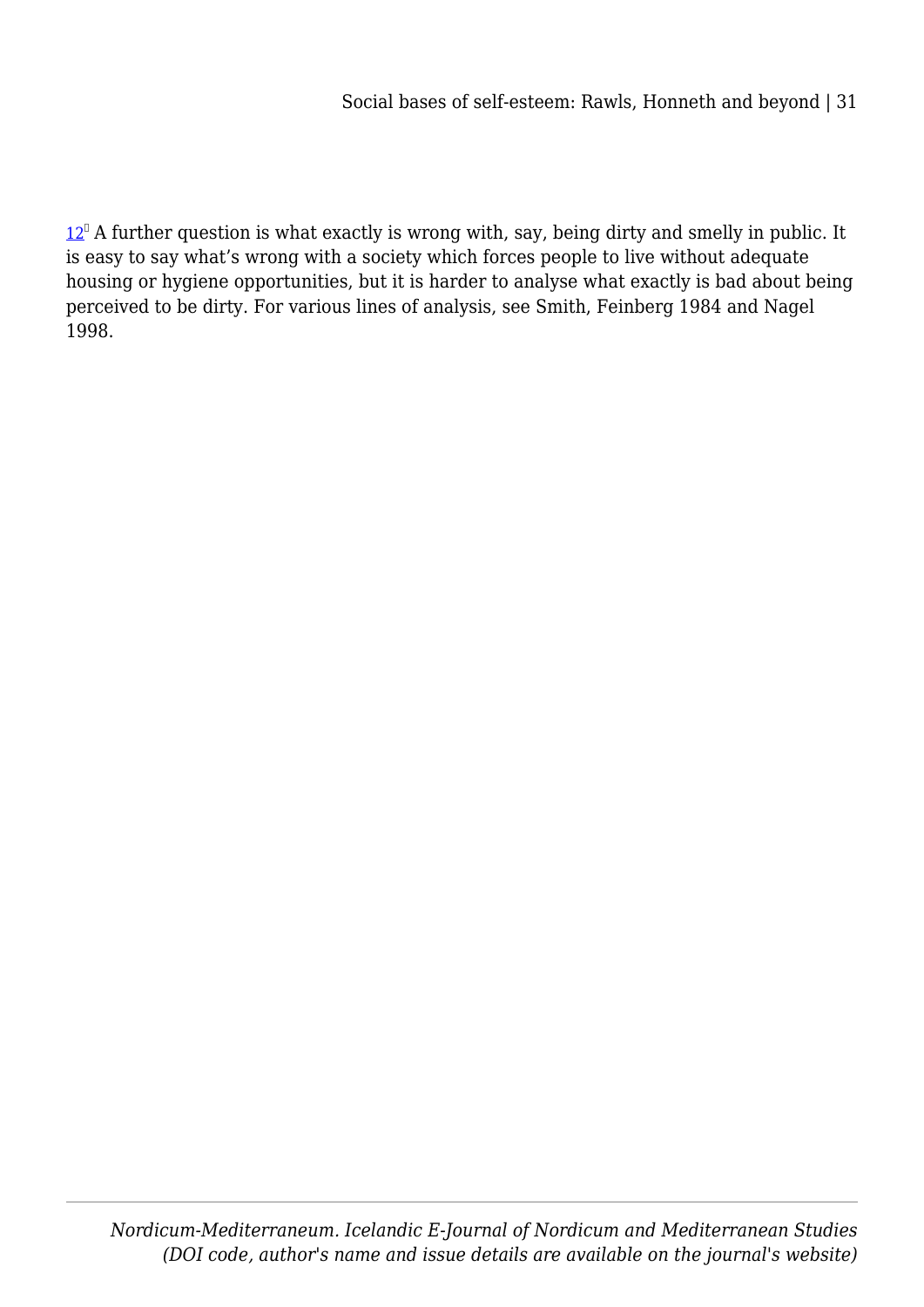<span id="page-31-0"></span> $13<sup>0</sup>$  $13<sup>0</sup>$  See Feinberg 1984 on offences as affronts to senses and sensibility.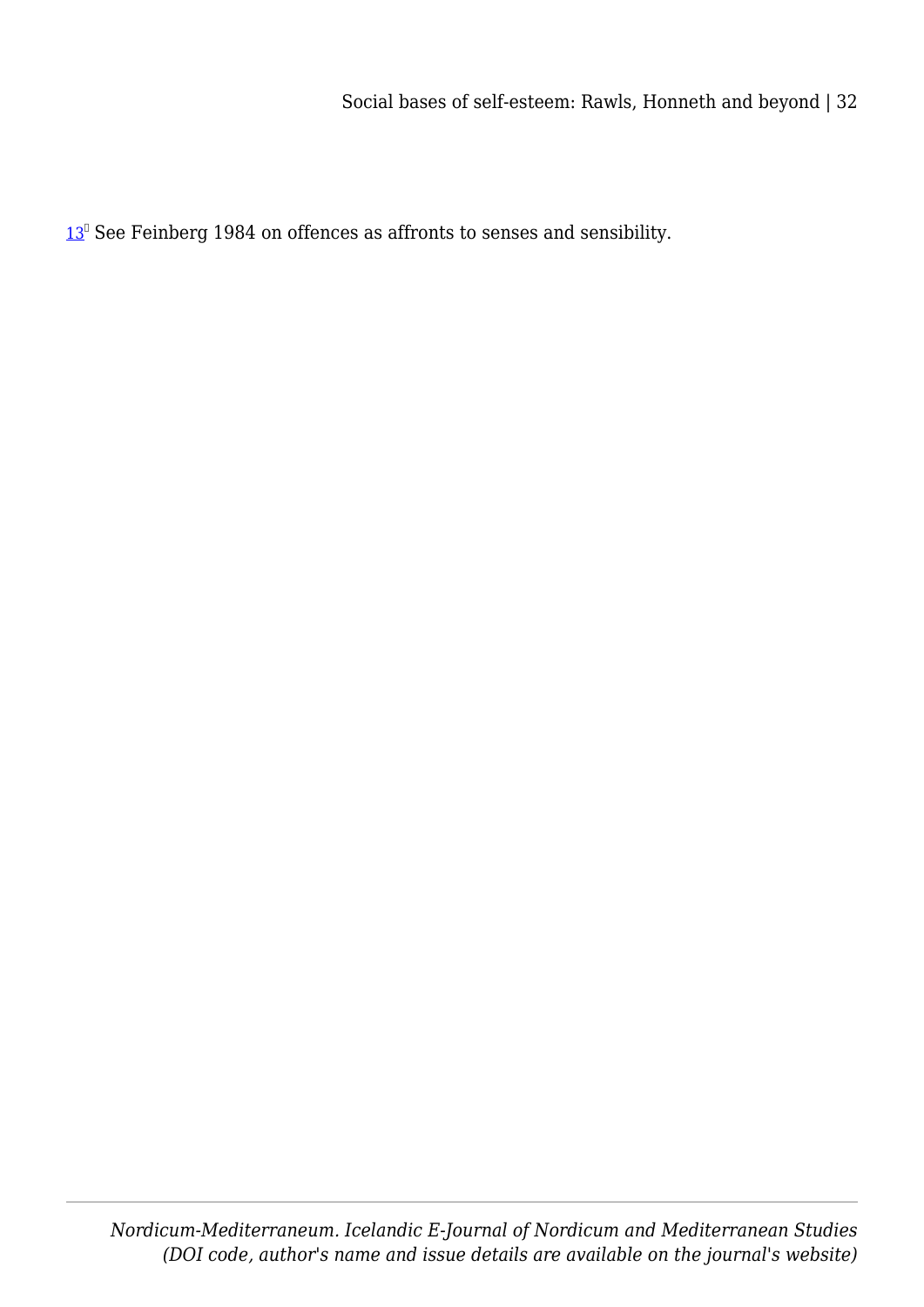<span id="page-32-0"></span> $14<sup>°</sup>$  $14<sup>°</sup>$  In late modern conditions, basic income may well best be the best arrangement in this respect.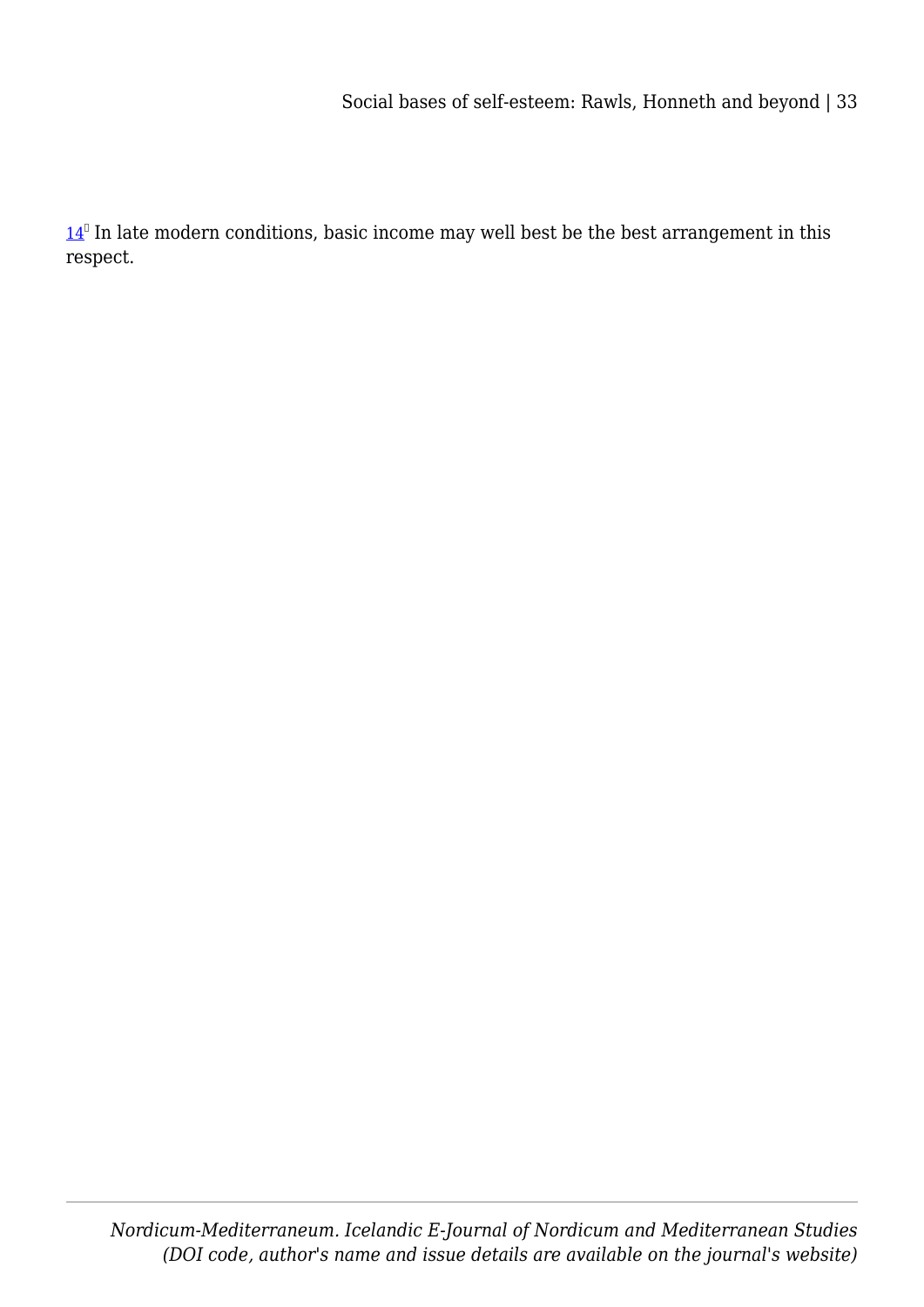<span id="page-33-0"></span>[15](#page-10-1)<sup>0</sup> See e.g. Mason 2006 on choices versus circumstances, and mitigation versus neutralization.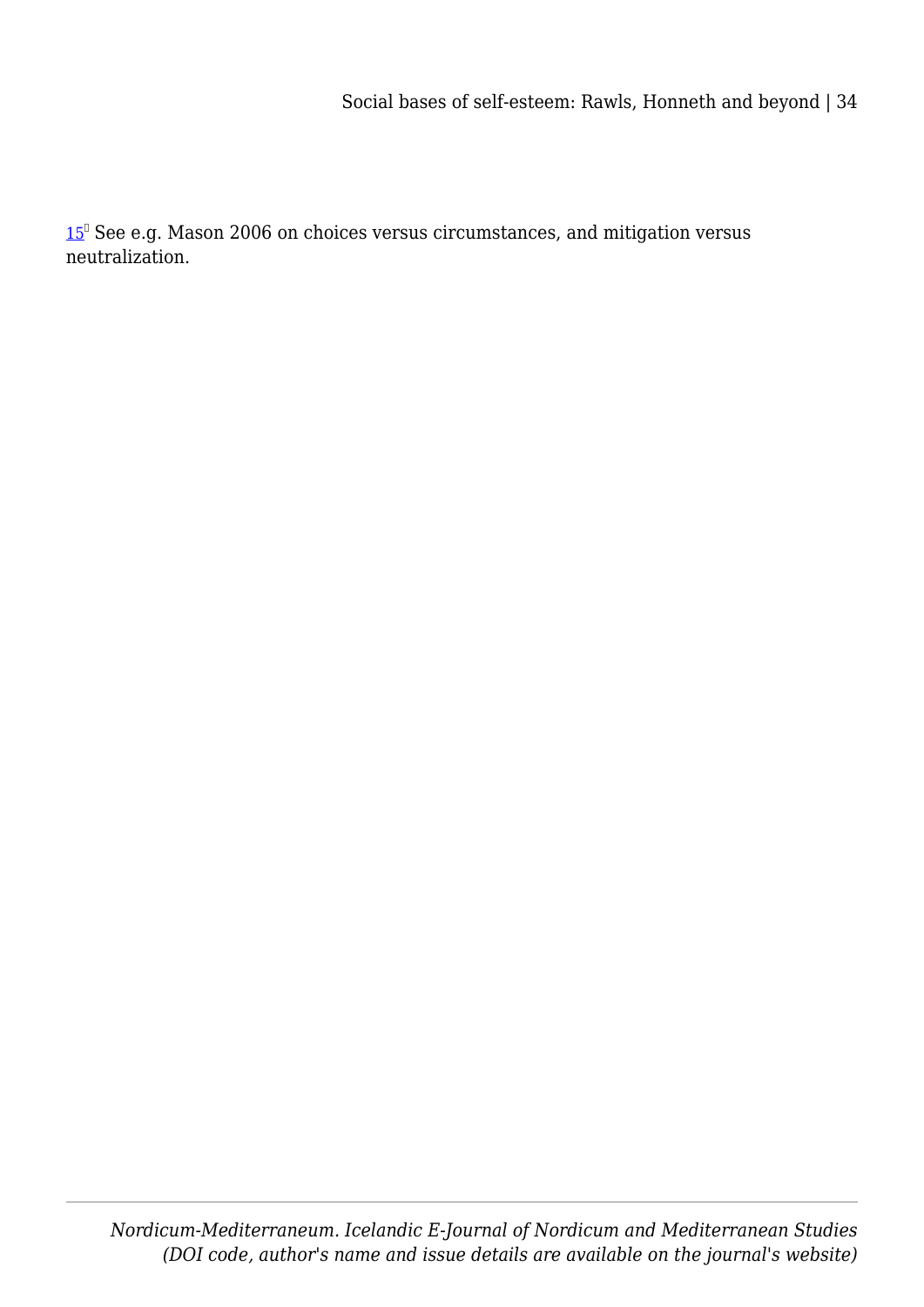<span id="page-34-0"></span> $16^{\Box}$  $16^{\Box}$  To draw an analogue in the shift in post-industrial work, from factory to studio, one's work demands that one put one's personality at stake. (With the difference of course that putting one's personality at stake for the state or a private company has a very different feel of alienation). But one should not overestimate that either: Charles Taylor's (1975) depiction of nine-to-five Enlightenment and freetime romanticism has something to it. We do have projects of self-realization that are not related to how we make a living, or to benefits to others.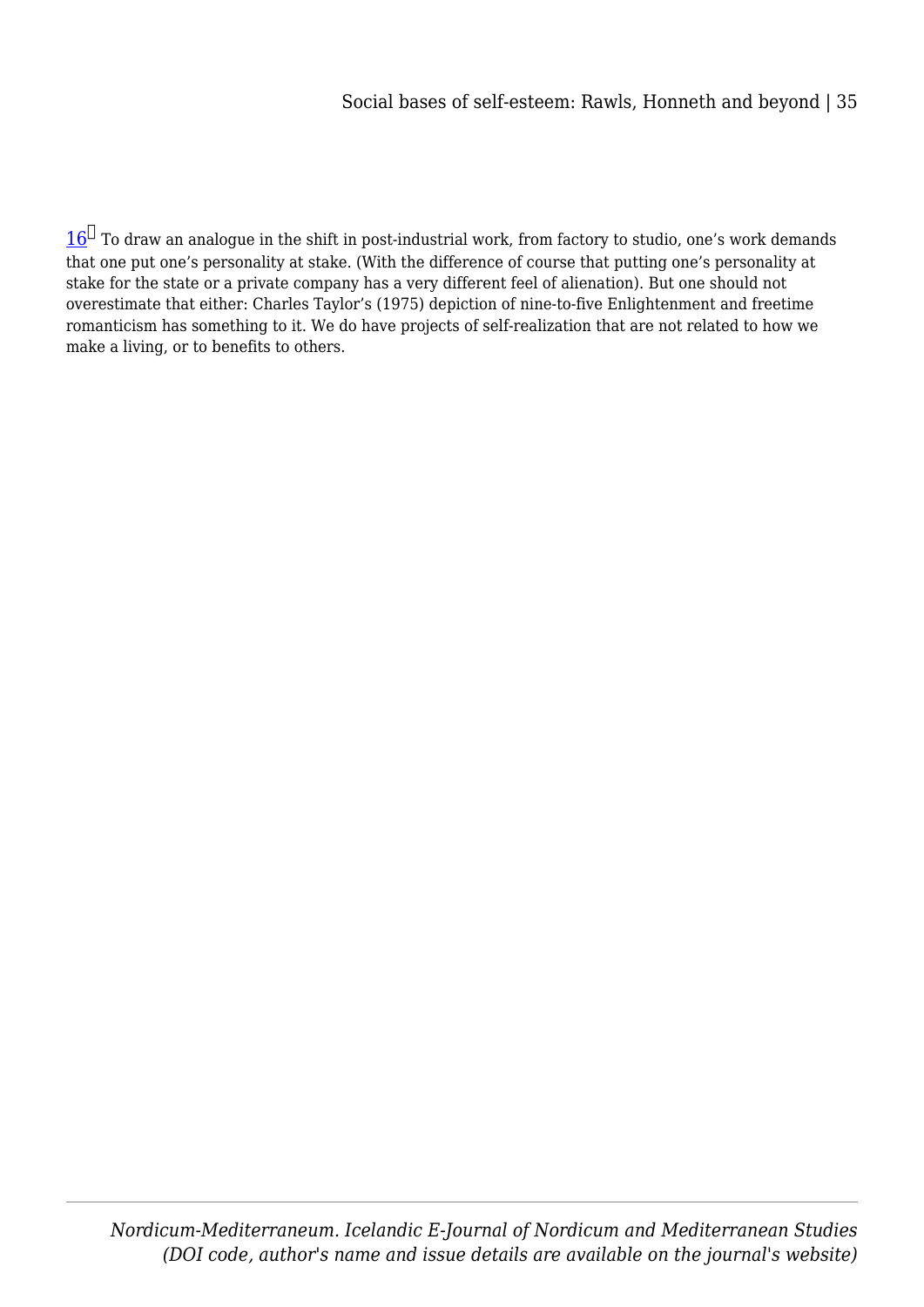<span id="page-35-0"></span>[17](#page-11-1)<sup>°</sup> See also the connection between self-realization and self-determination, e.g. Deranty 2009.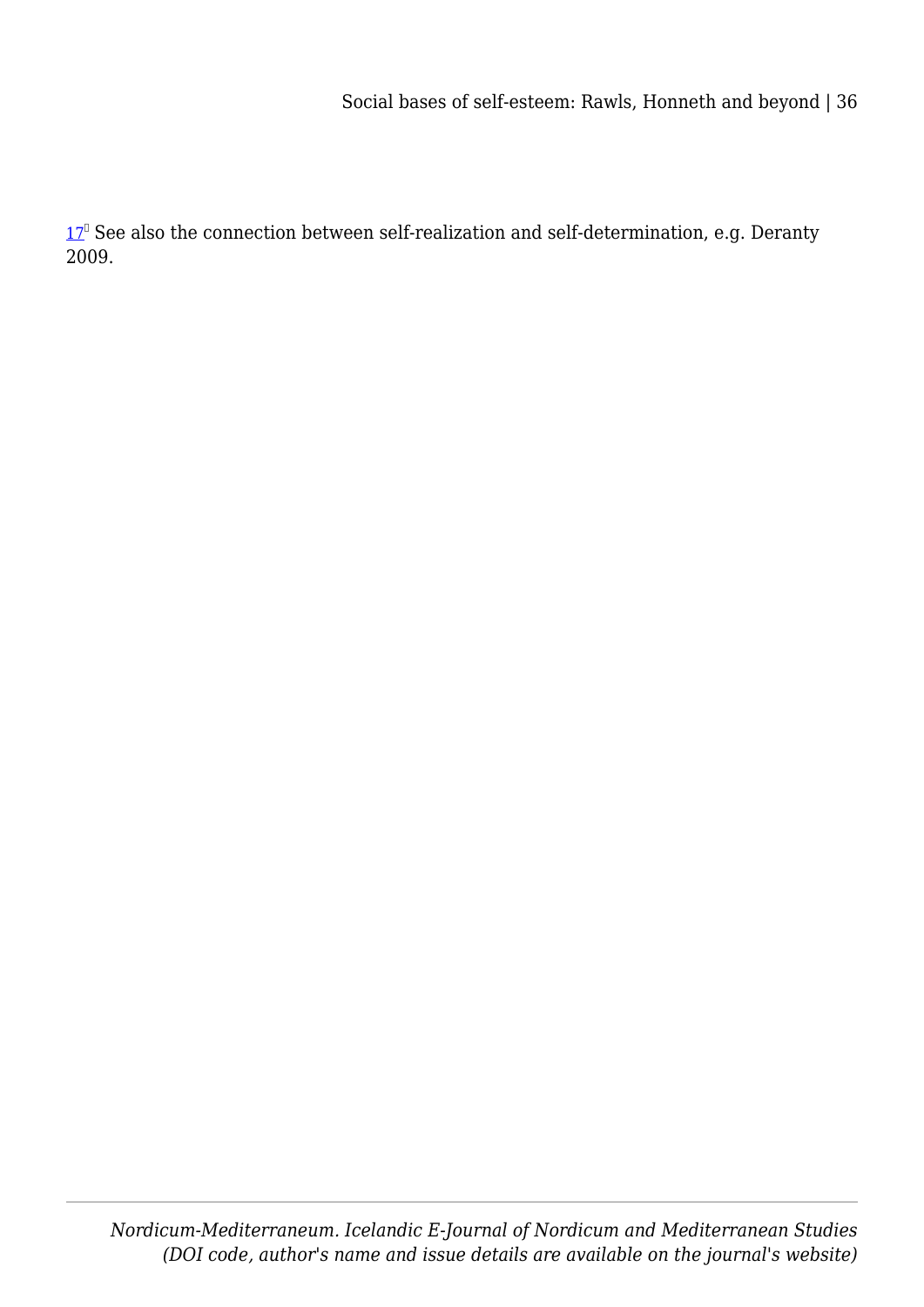<span id="page-36-0"></span>[18](#page-14-0)<sup>0</sup> Another fruitful source for the idea of such social unions comes from Boltanski and Thevenot (2006), whose work Ricoeur (2005) insightfully connected to the topic of recognition esteem.